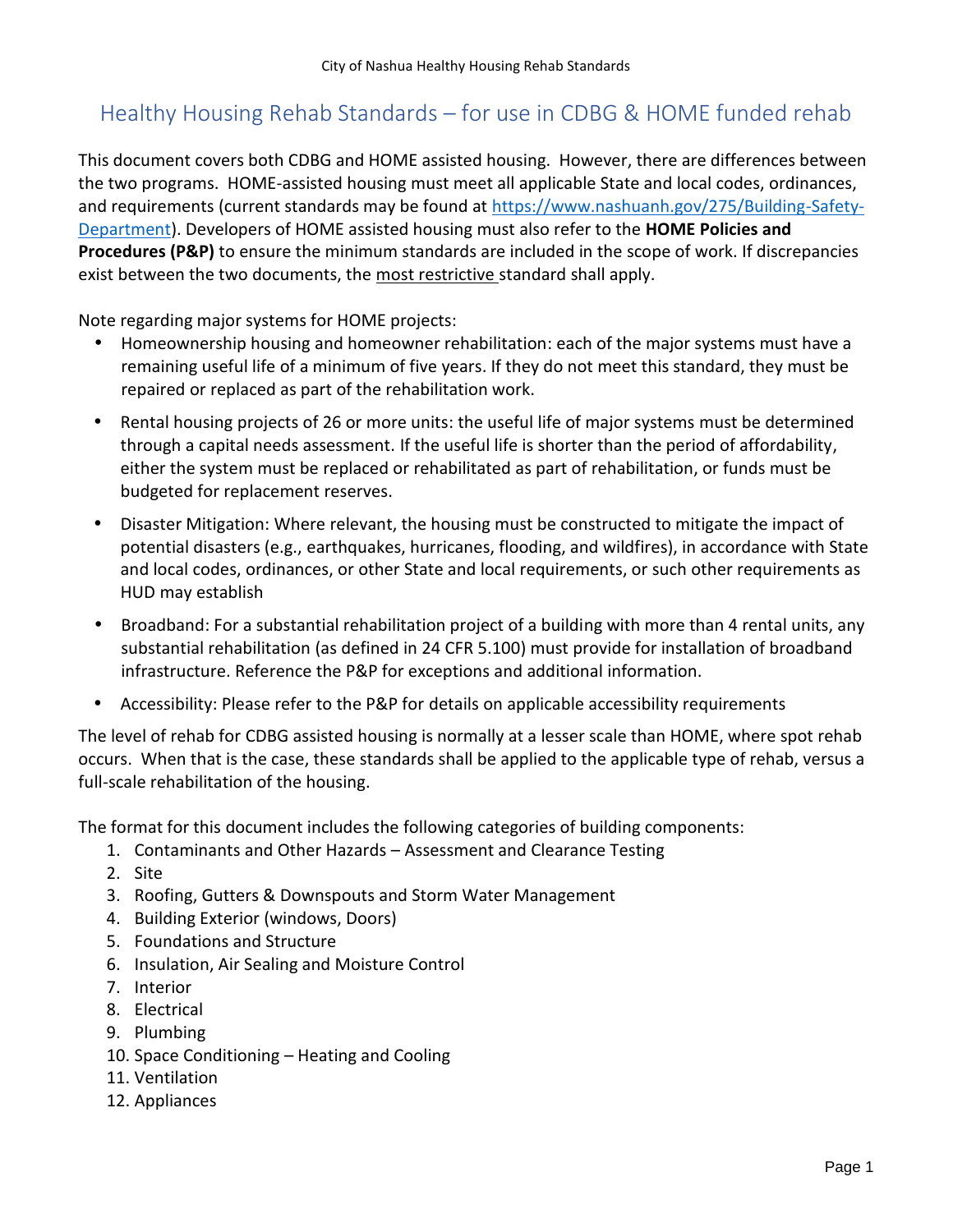Within each of the above-listed categories there are requirements for applicable components. The requirements for each component are divided into a "Repair Standard" and a "Replacement Standard." If the building component meets the Repair Standard as-is, then no change is required. The remaining life of existing components should be considered before attempting repairs. If repairs cannot ensure the specified Minimum Remaining Life, replacement is an allowable expense, unless expressly stated otherwise. The City of Nashua has the option to choose between repairing and replacing a component, as long as the end product meets the applicable Repair Standard or Replacement Standard.

# **1. Contaminants and Other Hazards – Assessment and Clearance Testing**

Life threatening deficiencies must be addressed immediately if the dwelling is occupied. Examples include, but are not limited to, lack of operable smoke and carbon monoxide detectors, leaking/faulty gas fired appliances, fire hazards, lack of plumbing, heating or sanitary facilities. This is not an exhaustive list; the City, in its sole discretion, may identify conditions determined to be and immediate threat to life and safety.

- The following contaminants and hazards must be addressed in all of the related component categories that follow; e.g., LBP requirements must be applied to all painted surfaces such as windows and doors, and Mold & Moisture requirements must be applied to all components subject to moisture problems.
- Some assessment must be completed by third-party certified testers when appropriate or required by regulation; e.g., EPA or state regulations may require the use of certified Asbestos Surveyors for Asbestos.

| <b>Lead Based Paint (LBP)</b>                                                                       |                               |
|-----------------------------------------------------------------------------------------------------|-------------------------------|
| <b>Repair Standard</b>                                                                              | Minimum Remaining Life 5 yrs. |
| All work conducted in housing constructed prior to 1978 must comply with 24 CFR Part 35; a Risk     |                               |
| Assessment per HUD regulations should be completed to identify all LBP Hazards. An alternative to   |                               |
| the Risk Assessment is to assume all painted surfaces contain LBP and to address them as such. All  |                               |
| LBP Hazards should be addressed per HUD regulations, and the property/unit must pass a dust         |                               |
| clearance test per the HUD regulations. Lead-safe work practices must be followed for all work that |                               |
| disturbs LBP, and only certified lead abatement contractors used to perform work to address LBP     |                               |
| hazards. See: www.hud.gov/program_offices/healthy_homes/lbp/hudguidelines                           |                               |
| <b>Replacement Standard</b>                                                                         |                               |
| When stabilization of surfaces containing LBP is impractical, the most affordable solution for      |                               |
| abatement of the component should be chosen. Walls containing LBP may be covered with drywall       |                               |
| or gutted and replaced with drywall. Trim and other wood or metal components containing LBP may     |                               |
| be removed and replaced with similar materials. Lead-safe work practices must be followed, and only |                               |
| certified abatement contractors used to perform the work. Clearance testing is required as outlined |                               |
| in the Repair Standard.                                                                             |                               |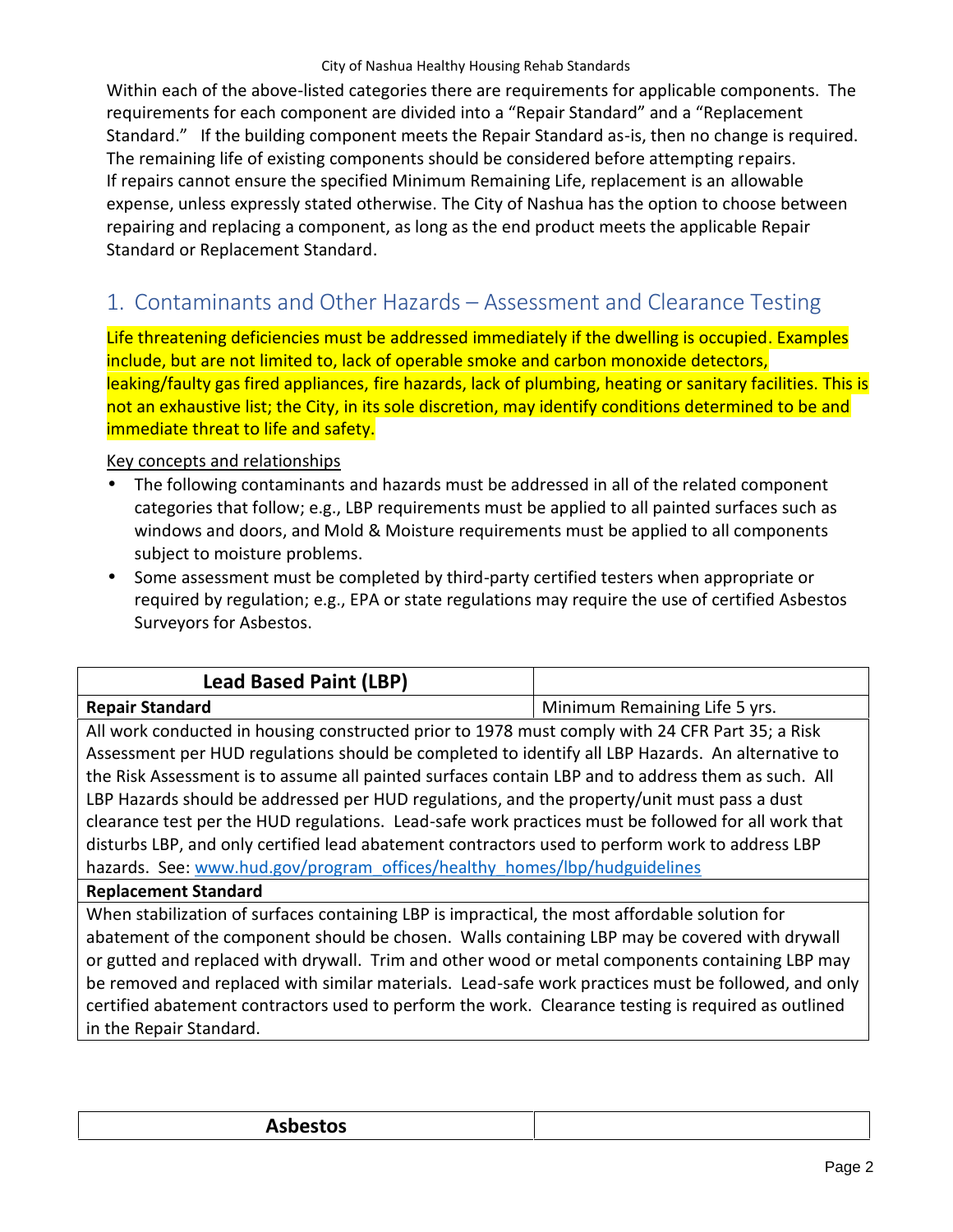#### **Repair Standard** Minimum Remaining Life NA

Building materials suspected to contain asbestos should be tested by a firm that is state approved for asbestos surveys. Non-friable asbestos materials, such as cementitious exterior wall shingles, may be left intact and painted if appropriate. Vinyl asbestos resilient floor tiles may be labeled as such and covered with underlayment and new resilient flooring.

#### **Replacement Standard**

Building materials suspected to contain asbestos should be tested by a firm that is state approved for asbestos surveys. Friable asbestos components such as boiler or pipe insulation, badly deteriorated cementitious shingles or deteriorated flooring should be removed and, if necessary, replaced with non-hazardous materials. Asbestos abatement should be performed by contractors with current state licenses for asbestos remediation. Clearance testing should be performed for all asbestos work, and the contractor must provide a manifest that proves the asbestos was disposed of properly.

| <b>Carbon Monoxide</b> |                           |
|------------------------|---------------------------|
| <b>Repair Standard</b> | Minimum Remaining Life NA |

Examine the chimney and flue of all atmospherically-vented combustion appliances for evidence of back-drafting (condensation, rust, appropriate slope on flue pipe).

Implement combustion appliance zone (CAZ) testing by a qualified professional such as a Building Performance Institute, Inc. (BPI)- certified Building Analyst (BA), Home Energy Professional (HEP), Energy Auditor (EA), or Quality Control Inspector (QCI) whenever there is evidence or suspicion of a back-drafting combustion appliance. Repairs to flues of existing atmospherically vented combustion appliances with significant useful life remaining are an allowable expense.

The cost of repairs to the flues/chimneys of such appliances that are at the end of their useful life should be compared to the cost of replacement with an appliance that is either power vented or possess sealed combustion and could avoid the use of a chimney.

#### **Replacement Standard**

Replacement of existing flues and chimneys (or chimney liners) should be compared to the cost of abandoning such flue/chimney combinations and the installation of new power vented or sealed combustion appliances that could avoid the use of a chimney.

| <b>Mold &amp; Moisture</b>                                                                           |                           |
|------------------------------------------------------------------------------------------------------|---------------------------|
| <b>Repair Standard</b>                                                                               | Minimum Remaining Life NA |
| Any presence of mold is unacceptable and must be addressed, as well as remediation of moisture       |                           |
| problems that precipitated the presence of mold. Repairs associated with both mold remediation       |                           |
| and moisture management are allowable expenses.                                                      |                           |
| When there is a suspicion of high humidity levels, testing of relative humidity (RH) is recommended. |                           |
| RH persistently above 55 percent should be addressed by locating and resolving the source of         |                           |
| moisture, e.g., repairs to roofing and storm water management systems.                               |                           |
| <b>Replacement Standard</b>                                                                          |                           |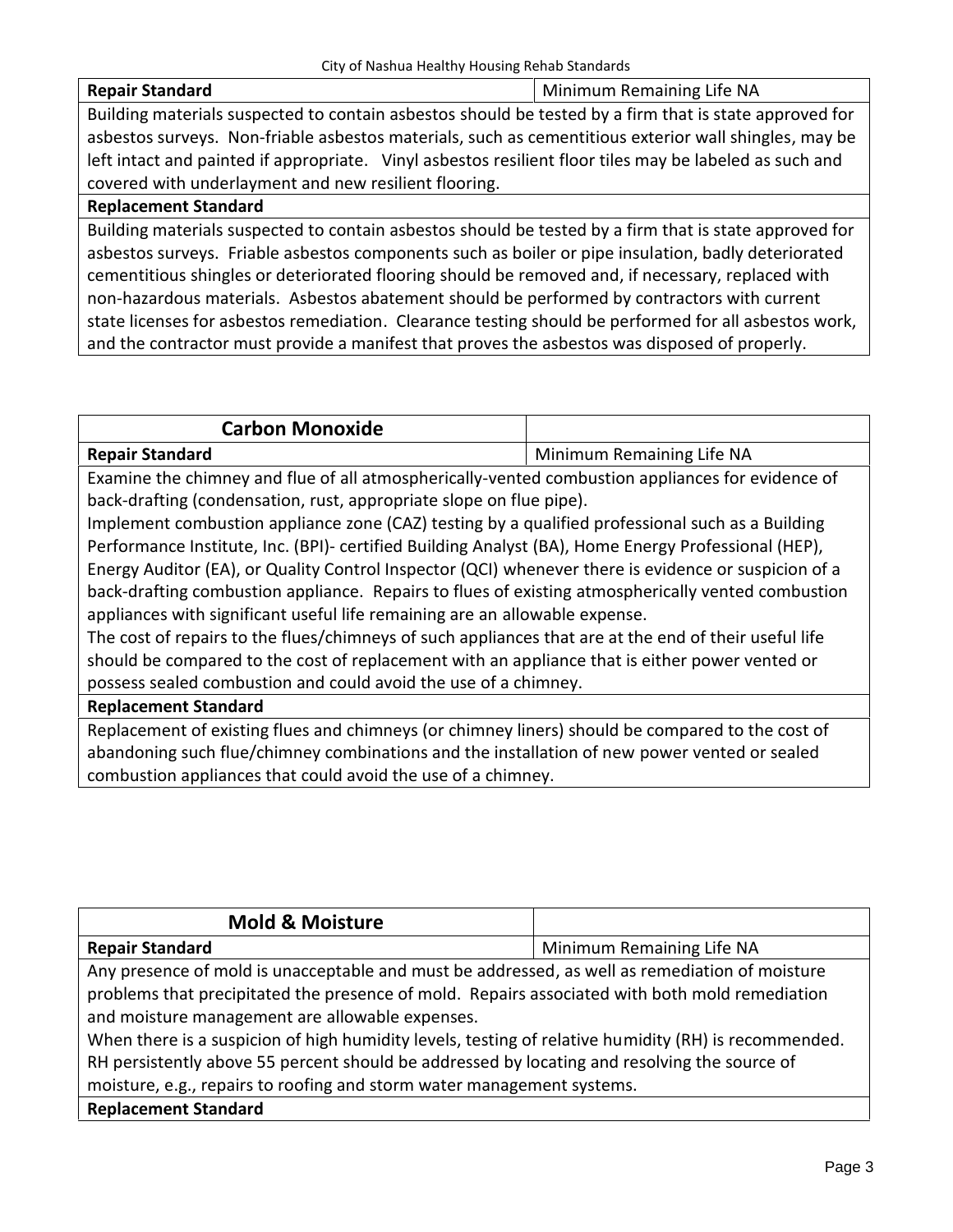All carpeting, drywall or other gypsum-based wall coverings or any other non-structural components with mold present should be removed and replaced. Installation of materials that are mold resistant, e.g., paperless drywall, should be considered. Wood components should be tested and documented to contain a moisture content of less than 15 percent prior to the installation of insulation or wall finishes in all wall cavities where mold was present.

When there is a suspicion of high humidity levels, testing of relative humidity (RH) is required. RH levels persistently above 55 percent should be addressed by locating and resolving the source of moisture, e.g., roofing, gutters and downspout placement, site grading, and appropriate ventilation. This is especially important relative to basement moisture.

| <b>Pest Infestations</b>                                                                                                                                                                                                                                                                                                                                                                       |                           |
|------------------------------------------------------------------------------------------------------------------------------------------------------------------------------------------------------------------------------------------------------------------------------------------------------------------------------------------------------------------------------------------------|---------------------------|
| <b>Repair Standard</b>                                                                                                                                                                                                                                                                                                                                                                         | Minimum Remaining Life NA |
| Identify existing pest infestations as part of the building analysis. Pest infestations that create a<br>potential health hazard, or that are likely to impede an affordable housing rehabilitation effort,<br>should be addressed using integrated pest management (IPM) strategies. Repairs that restrict the<br>passage of pests into and throughout the building are an allowable expense. |                           |
| <b>Replacement Standard</b>                                                                                                                                                                                                                                                                                                                                                                    |                           |
| When there is a nest infectation, and where huilding materials have deteriorated sufficiently to                                                                                                                                                                                                                                                                                               |                           |

When there is a pest infestation, and where building materials have deteriorated sufficiently to require replacement, using new components that are proven to be more pest resistant are an allowable expense.

| <b>Radon</b>           |                               |
|------------------------|-------------------------------|
| <b>Repair Standard</b> | Minimum Remaining Life 5 yrs. |

Housing in this program, with exposed dirt floors or significant cracking of concrete floors in basements and crawl spaces, should be subject to a short-term radon test in these instances:

- At the inspection stage, prior to creation of a scope of work
- Where rehabilitation activities could have affected indoor air pressure or air tightness
- Post-installation of radon mitigation measures, retesting to ensure mitigation results in levels less than the EPA action level.

If the result is a reading in excess of the EPA action level, consider a long term (minimum 90 days) test to confirm an increase before undertaking mitigation. Repairs to existing passive or active radon mitigation systems, or the conversion of a passive system to an active system are allowable program expenses when radon levels are at or above the EPA action level.

# **Replacement Standard**

Follow the testing protocol outlined in the Repair Standard. If testing determines that radon levels are at or above EPA action level the installation of passive or active radon systems is an allowable expense.

| <b>Volatile Organic Compounds (VOCs)</b>                                                            |                                |
|-----------------------------------------------------------------------------------------------------|--------------------------------|
| <b>Repair Standard</b>                                                                              | Minimum Remaining Life 10 yrs. |
| Materials used in renairs, should meet the following standards to minimize the presence of volatile |                                |

 $\,$  used in repairs, should meet the following standards to minimize th organic compounds (VOC) and specifically formaldehyde:

 All paints and primers must meet the most recent Green Seal G-11 Environmental Standard. Http://www.greenseal.org/certification/standards/paints\_and\_coatings.pdf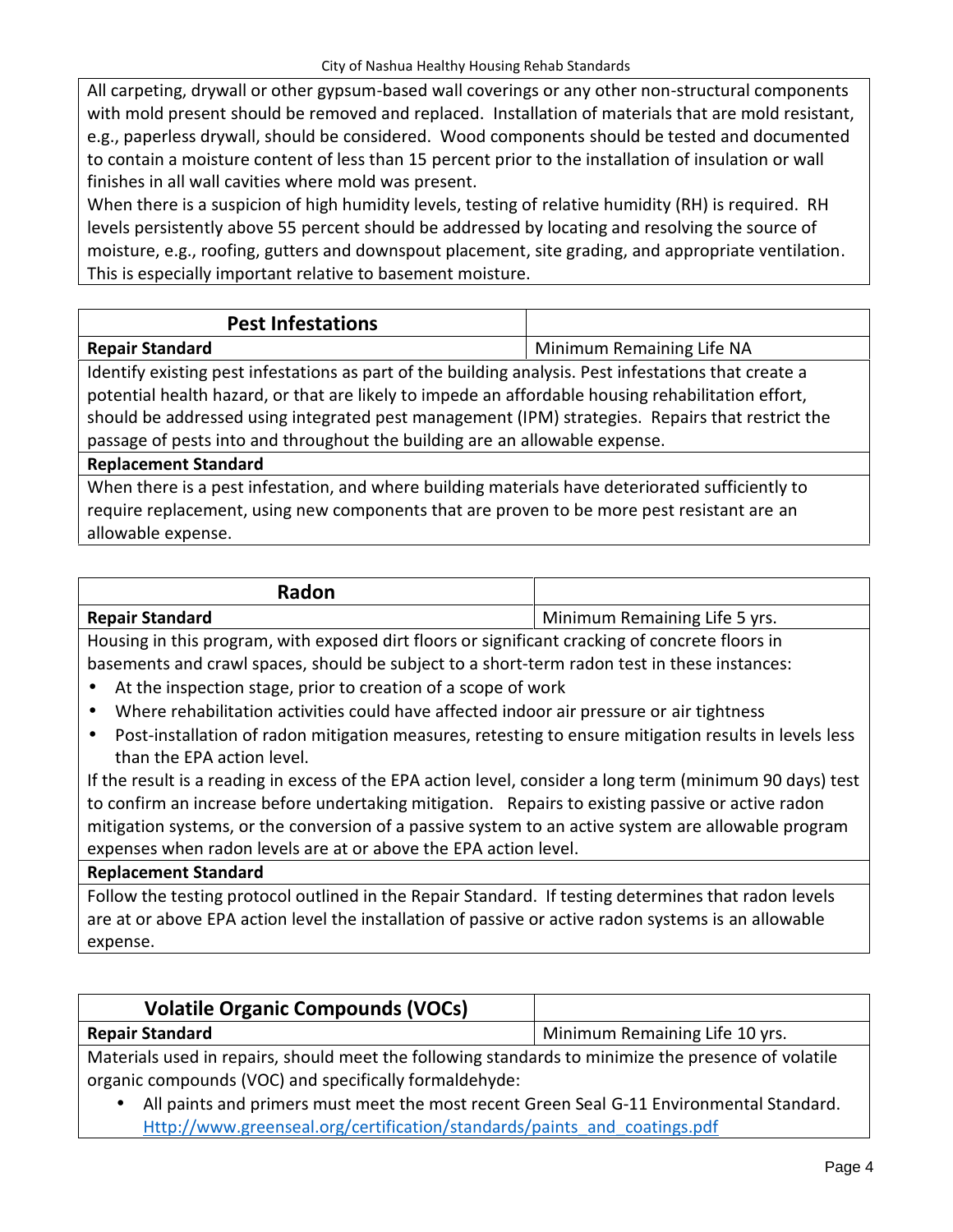- Adhesives must comply with Rule 1168 of the South Coast Air Quality Management District. http://www.aqmd.gov/rules/reg/reg11/r1168.pdf
- All caulks and sealants, including floor finishes, must comply with Regulation 8, Rule 51, of the Bay Area Air Quality Management District.
- All particleboard components should meet ANSI A208.1 for formaldehyde emission limits, or all exposed particleboard edges should be sealed with a low-VOC sealant or have a factory applied, low-VOC sealant prior to installation. All composite wood must be compliant with TSCA Title VI or California 93120 Phase 2 requirements.

#### **Replacement Standard**

All new materials installed should meet the requirements outlined in the "Repair" section above.

| <b>Water Quality Testing: Lead and Other Contaminants</b>                                                  |                               |
|------------------------------------------------------------------------------------------------------------|-------------------------------|
| <b>Repair Standard</b>                                                                                     | Minimum Remaining Life 5 yrs. |
| Testing for lead in drinking water using an EPA certified laboratory is an allowable expense if there is   |                               |
| an occupant child with elevated lead blood levels.                                                         |                               |
| Lead water supply lines, AKA lead service lines (LSL): Inspect for lead supply lines. Check with the       |                               |
| municipal water department for records.                                                                    |                               |
| Test water in private wells: Test for presence of lead, total coliform bacteria, nitrates, total dissolved |                               |
| solids and pH levels. Use an EPA or state certified drinking water for private well water testing.         |                               |
| Repairs to the domestic water supply system to address contaminants in water are an allowable              |                               |
| expense.                                                                                                   |                               |
| <b>Replacement Standard</b>                                                                                |                               |

Replacement of LSL is an allowable expense. Abandonment of a private well and connection to a municipal/local water system is an allowable expense. The addition of a filtration system that has been proven to address contaminants present in domestic water supplies is an allowable expense.

| <b>Sewer System</b>                                                                                                                                                                                   |                                |
|-------------------------------------------------------------------------------------------------------------------------------------------------------------------------------------------------------|--------------------------------|
| <b>Repair Standard</b>                                                                                                                                                                                | Minimum Remaining Life 20 yrs. |
| The drain, waste and vent system must be leak-free and operating without restriction. All plumbing                                                                                                    |                                |
| fixtures must be properly vented. If the sewer connection regularly backs-up, the use of a scope to                                                                                                   |                                |
| visually examine the drain lines for blockage or deterioration is an allowable expense. Dye testing of                                                                                                |                                |
| septic systems is an allowable expense.                                                                                                                                                               |                                |
| <b>Replacement Standard</b>                                                                                                                                                                           |                                |
| Replacement of any portion of the drain, waste, vent system should be done using either cast iron or                                                                                                  |                                |
| an approved plastic piping, as allowed by code. If a septic system has been deemed unrepairable,<br>connection to the municipal system should be required if available. Otherwise, replacement of the |                                |
|                                                                                                                                                                                                       |                                |

septic system is an allowable expense if within budget restraints.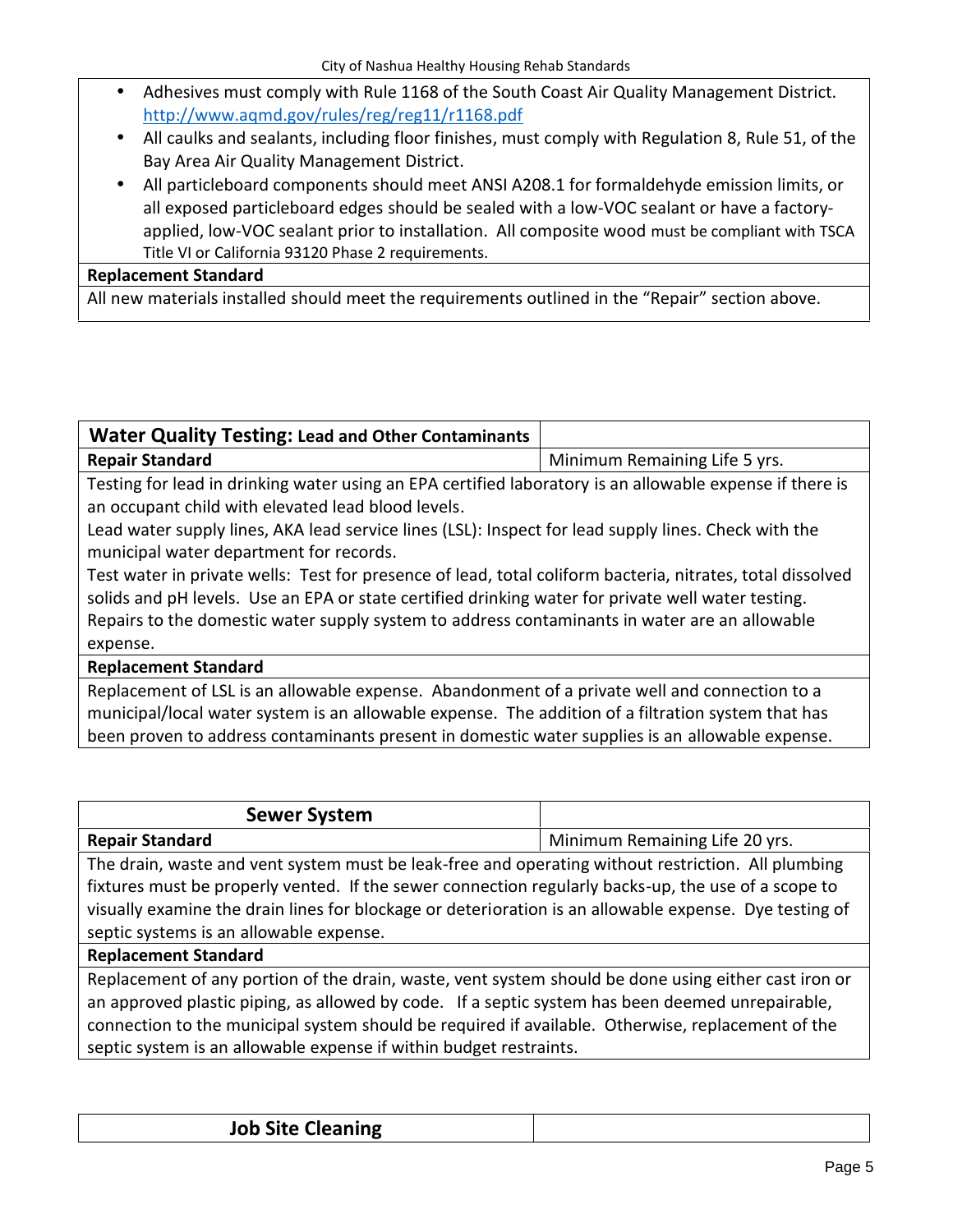#### **Repair and Replacement Standard** Minimum Remaining Life NA

At a minimum, job sites should be cleaned at the end of each day with a vacuum. HEPA vacuums are preferred. Job site cleaning as defined should be a contractual requirement and clearly stated in the General Requirements of the Scope of Work.

# **2. Site**

Key concepts and relationships

- Well-constructed and maintained paving ensures safe passageway from the street to the house or from the driveway to the house.
- Positive grading is the simplest and most sustainable way to prevent storm water intrusion to the structure and future moisture issues.
- Trees and shrubbery that are located too close to the house aid pest entry, create safety issues for the structure and promote moisture problems.
- Bare soil may be contaminated with LBP, which poses a hazard for children at play outdoors, and for vegetable gardening. Additionally, humans and/or pets are can create a LBP hazard indoors by tracking that contaminated soil into the home.
- Bare soil also leads to erosion, adding to and or creating grading problems, storm water management issues, and possibly moisture problems.
- Enhanced lighting can make exterior areas safer by reducing the potential for injury, and possibly reducing the likelihood of intruders.

# 2.1.Paving/Walkways

| Paving & Walks                                                                                     |                                |
|----------------------------------------------------------------------------------------------------|--------------------------------|
| <b>Repair Standard</b>                                                                             | Minimum Remaining Life 10 yrs. |
| Essential paving, such as walkways and driveways with minor defects should be repaired; repairs to |                                |
| match the surrounding pavement. Tripping hazards greater than % inch should be addressed. Non-     |                                |
| essential, highly-deteriorated paving, such as walkways that are unnecessary, should be removed    |                                |
| and appropriately landscaped.                                                                      |                                |
| <b>Replacement Standard</b>                                                                        |                                |
| Essential walkways and driveways deemed beyond repair should be replaced with concrete or          |                                |
| asphalt per City specification.                                                                    |                                |

| <b>Outbuildings</b>                                                                               |  |
|---------------------------------------------------------------------------------------------------|--|
| Minimum Remaining Life 5 yrs.<br><b>Repair Standard</b>                                           |  |
| Unsafe and blighted structures, including outbuildings, may be removed and not replaced. Detached |  |
| garages should have operable and lockable doors and windows.                                      |  |
| <b>Replacement Standard</b>                                                                       |  |
| No outbuilding replacement is permitted in this program.                                          |  |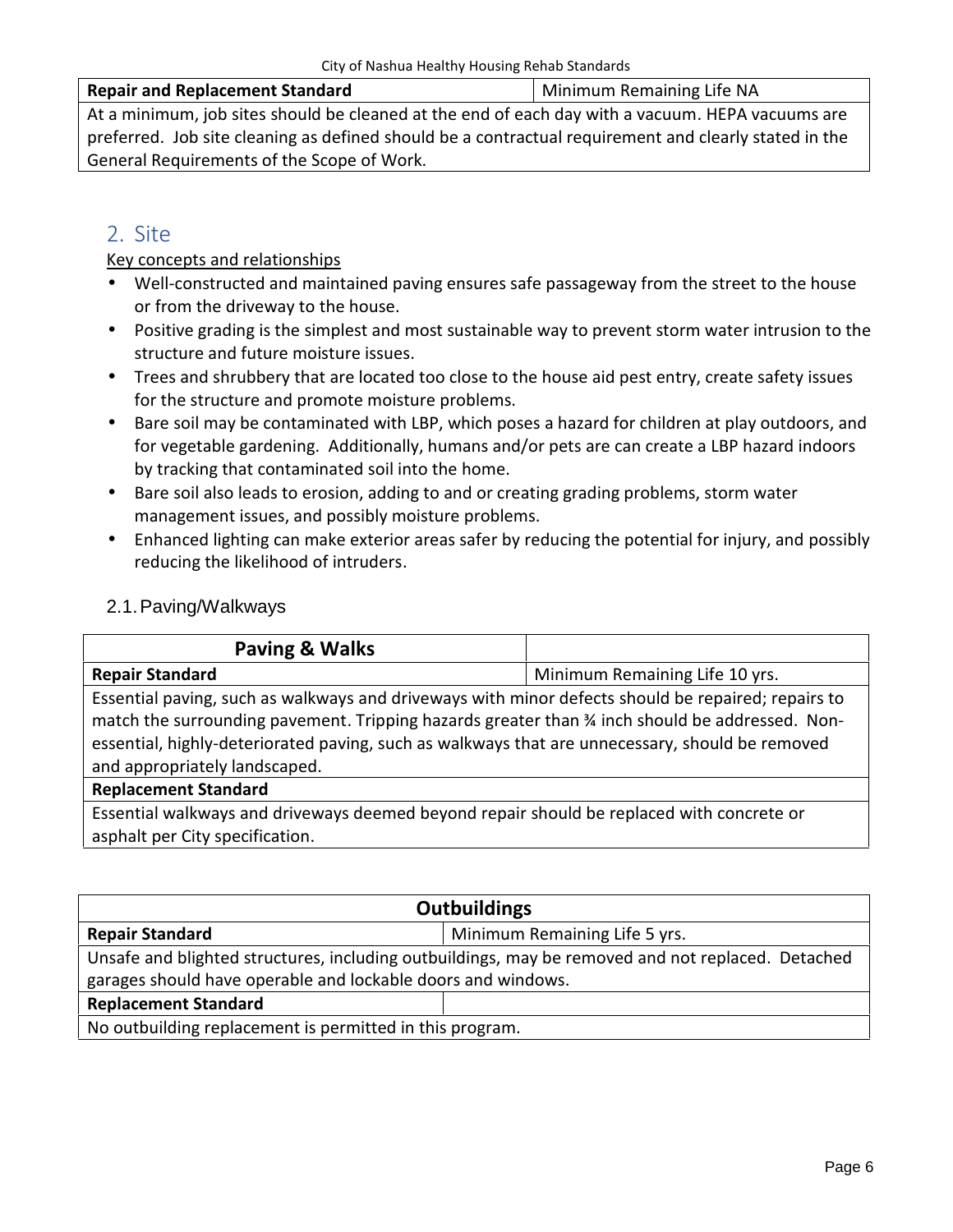| <b>Fencing</b>                                          |                                                                                                  |
|---------------------------------------------------------|--------------------------------------------------------------------------------------------------|
| Minimum Remaining Life 3 yrs.<br><b>Repair Standard</b> |                                                                                                  |
|                                                         | The repair or replacement of hazardous fencing must be appropriate for the neighborhood and meet |
| the code requirements.                                  |                                                                                                  |
| <b>Replacement Standard</b><br>Minimum Life 5 yrs.      |                                                                                                  |
| Same as above.                                          |                                                                                                  |

# 2.2.Grading

| <b>Grading</b>                                                                                      |                               |  |
|-----------------------------------------------------------------------------------------------------|-------------------------------|--|
| <b>Repair Standard</b>                                                                              | Minimum Remaining Life 5 yrs. |  |
| When there is an existing or predictable storm water problem, grading adjacent to the building and  |                               |  |
| for a distance of at least 10 feet away from the building should slope away from the structure at a |                               |  |
| pitch of at least 1 inch per foot. All bare earth should be reseeded, or sod should be installed to |                               |  |
| cover as per "Lawn" repair standard.                                                                |                               |  |
| <b>Replacement Standard</b>                                                                         |                               |  |
| <b>NA</b>                                                                                           |                               |  |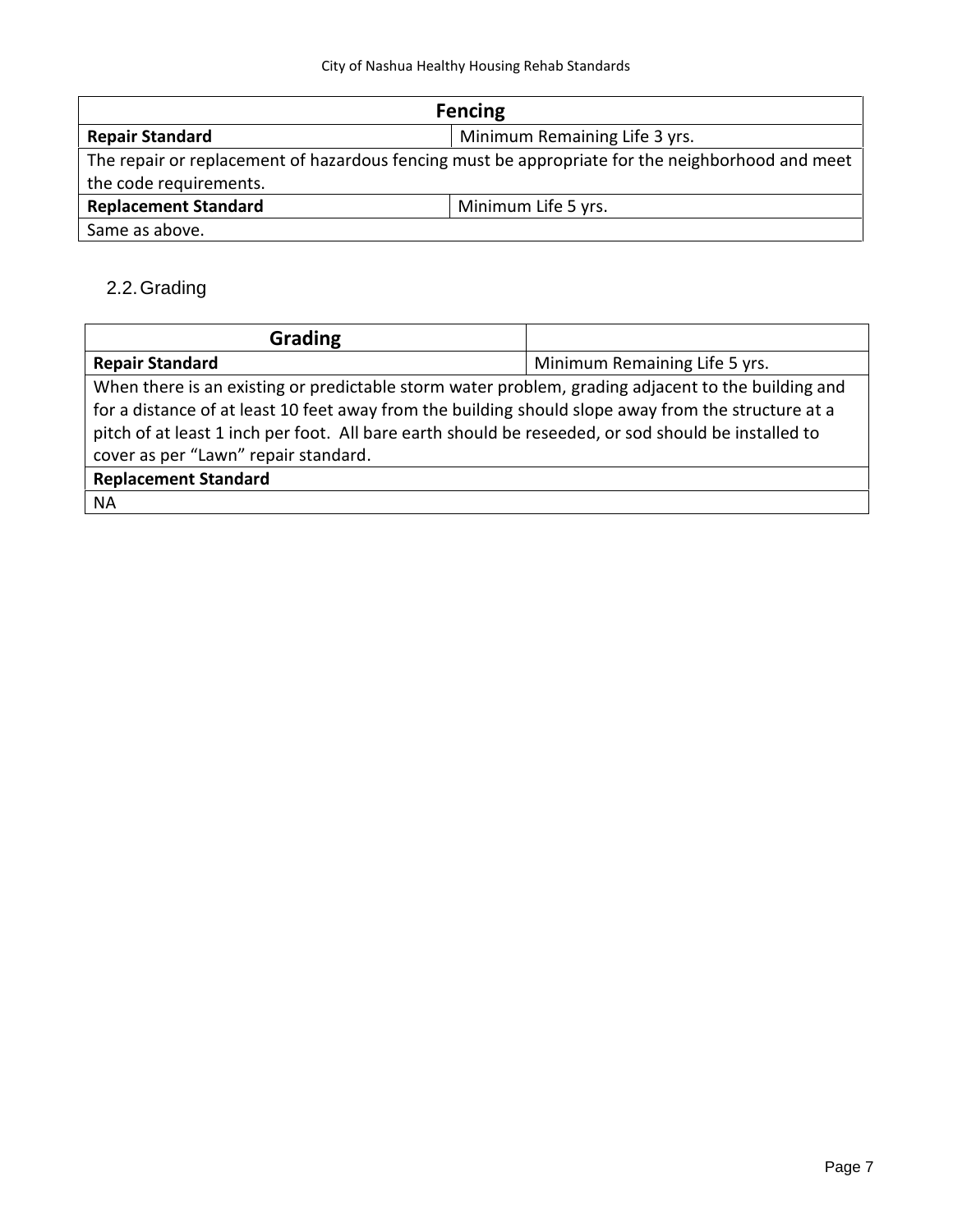# 2.3.Landscaping

| <b>Trees and Shrubs</b>                                                                             |                               |
|-----------------------------------------------------------------------------------------------------|-------------------------------|
| <b>Repair Standard</b>                                                                              | Minimum Remaining Life 5 yrs. |
| Trees and shrubs that are dead, dying, within 4 feet of the building foundation, damaging the       |                               |
| foundation, or hazardous in any manner, should be removed. Removal should include cutting close     |                               |
| to the ground, grinding of tree stumps to 6 inches below the finished grade, removing shrub roots,  |                               |
| and installing topsoil and re-seeding. Final grading after removal of plant material must produce a |                               |
| positive grade that directs storm water away from the structure. See Pest Infestation in 1.         |                               |
| Contaminants and Other Hazards.                                                                     |                               |
| <b>Replacement Standard</b>                                                                         |                               |
| Replacement trees and shrubs are not an allowable expense.                                          |                               |

# 2.4.Lawn

| Lawn                                                                                                                                                                                  |                                                                                                |  |
|---------------------------------------------------------------------------------------------------------------------------------------------------------------------------------------|------------------------------------------------------------------------------------------------|--|
| <b>Repair Standard</b>                                                                                                                                                                | Minimum Remaining Life 1 yrs.                                                                  |  |
| Bare section of lawn should be reseeded, to address erosion issues, with State Extension Service-                                                                                     |                                                                                                |  |
|                                                                                                                                                                                       | recommended, drought-resistant varieties. Soil treatments to address lead contamination are an |  |
| allowable expense. See LBP in 1. Contaminants and Other Hazards.                                                                                                                      |                                                                                                |  |
| <b>Replacement Standard</b>                                                                                                                                                           |                                                                                                |  |
| Wholesale replacement of lawn grasses is not an allowable program expense, though over-seeding is<br>permitted with state extension service-recommended, drought-resistant varieties. |                                                                                                |  |

# 2.5.Exterior Lighting

| <b>Exterior Lighting</b>                                                                                                                                                                                                     |                                                                                                                                                                                                      |
|------------------------------------------------------------------------------------------------------------------------------------------------------------------------------------------------------------------------------|------------------------------------------------------------------------------------------------------------------------------------------------------------------------------------------------------|
| <b>Repair Standard</b>                                                                                                                                                                                                       | Minimum Remaining Life 5 yrs.                                                                                                                                                                        |
| Existing exterior light fixtures should be operable on either dusk to dawn, motion detection or<br>manual switching. Incandescent bulbs should be replaced when possible with LED bulbs for energy<br>savings and longevity. |                                                                                                                                                                                                      |
| <b>Replacement Standard</b>                                                                                                                                                                                                  |                                                                                                                                                                                                      |
|                                                                                                                                                                                                                              | New exterior light fixtures that are flood lights with combined dusk to dawn and motion detecting<br>switching are an allowable expense to adequately light the yard for safe entry by residents and |

intruder discouragement. ENERGY STAR certified fixtures are required.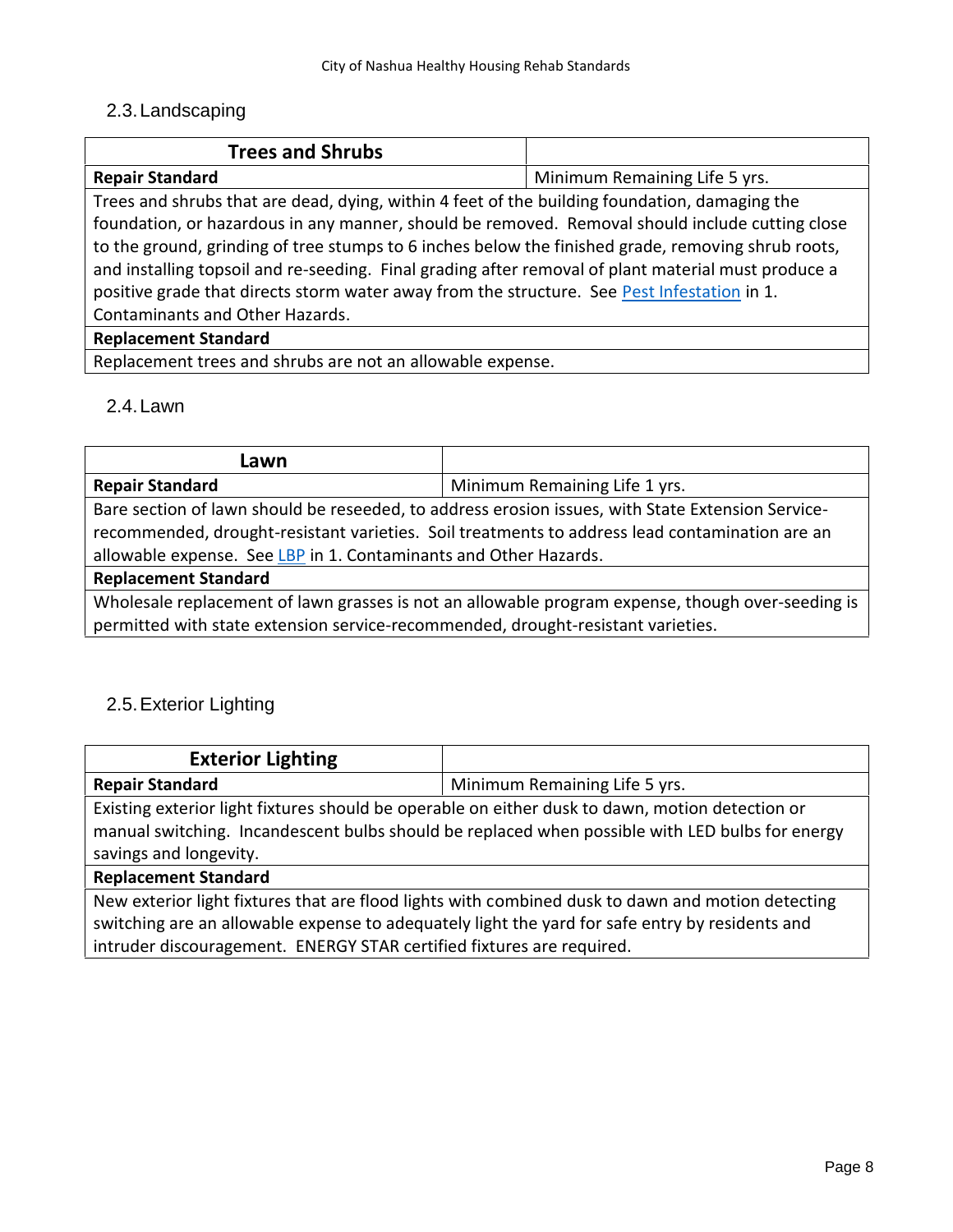# **3. Roofing, Gutters & Downspouts and Storm Water Management**

Key concepts and relationships

- Moisture problems resulting from roof leaks are common. Roofing that is watertight and has a reliable useful remaining life is crucial to the health of the occupants and the longevity of the structure.
- The remaining life of existing roofing should be considered before attempting repairs to existing roofing. Replacement is often more cost effective when compared to the risk of damage when the roof is likely to fail within a few years.
- Reroofing over existing roofing is not advised.
- Gutters and downspouts are part of the roofing system and when designed and installed properly move storm water well away from the structure.
- The decking (sheathing), underlayment, flashing and drip edge are all important components of the roofing system and must be evaluated for condition and expected life.

# 3.1.Low Slope Roofing

| <b>Flat and Low-Slope Roofing</b>                                                                     |                                |
|-------------------------------------------------------------------------------------------------------|--------------------------------|
| <b>Repair Standard</b>                                                                                | Minimum Remaining Life 5 years |
| Built-up roofing that is leak-free should be re-coated and flashing and accessories repaired if such  |                                |
| repairs can predictably ensure a minimum remaining life of at least 5 years. If repairs cannot ensure |                                |
| a Minimum Remaining Life of 5 years, replacement is an allowable expense. Inactive antennae and       |                                |
| satellite dishes should be removed.                                                                   |                                |
| <b>Replacement Standard</b>                                                                           |                                |
| The most cost-effective roof of either modified bitumen, EPDM or TPO should be installed. Roof        |                                |
| sheathing must be intact, structurally sound and provide an even plane for the new roof covering.     |                                |

# 3.2.Pitched Roofing

| <b>Pitched Roofs</b>                                                                                                                                                                     |                                |
|------------------------------------------------------------------------------------------------------------------------------------------------------------------------------------------|--------------------------------|
| <b>Repair Standard</b>                                                                                                                                                                   | Minimum Remaining Life 5 years |
| Missing and leaking shingles and flashing should be repaired on otherwise functional roofs. Slate,                                                                                       |                                |
| metal and tile roofs should be repaired when possible and when such repairs should ensure a                                                                                              |                                |
| minimum remaining life of 5 years. If repairs cannot ensure a Minimum Remaining Life of 5 years,                                                                                         |                                |
| replacement is an allowable expense. Inactive antennae and/or satellite dishes should be removed.                                                                                        |                                |
| <b>Replacement Standard</b>                                                                                                                                                              |                                |
| No more than 2 layers of roofing are permitted. Fiberglass, asphalt, three-tab, class A shingles with a                                                                                  |                                |
| prorated 25-year warranty with a continuous ridge vent should be installed over shingle-                                                                                                 |                                |
| manufacturer approved underlayment with new drip edge at the entire perimeter. Roof sheathing<br>must be intact, structurally sound and provide an even plane for the new roof covering. |                                |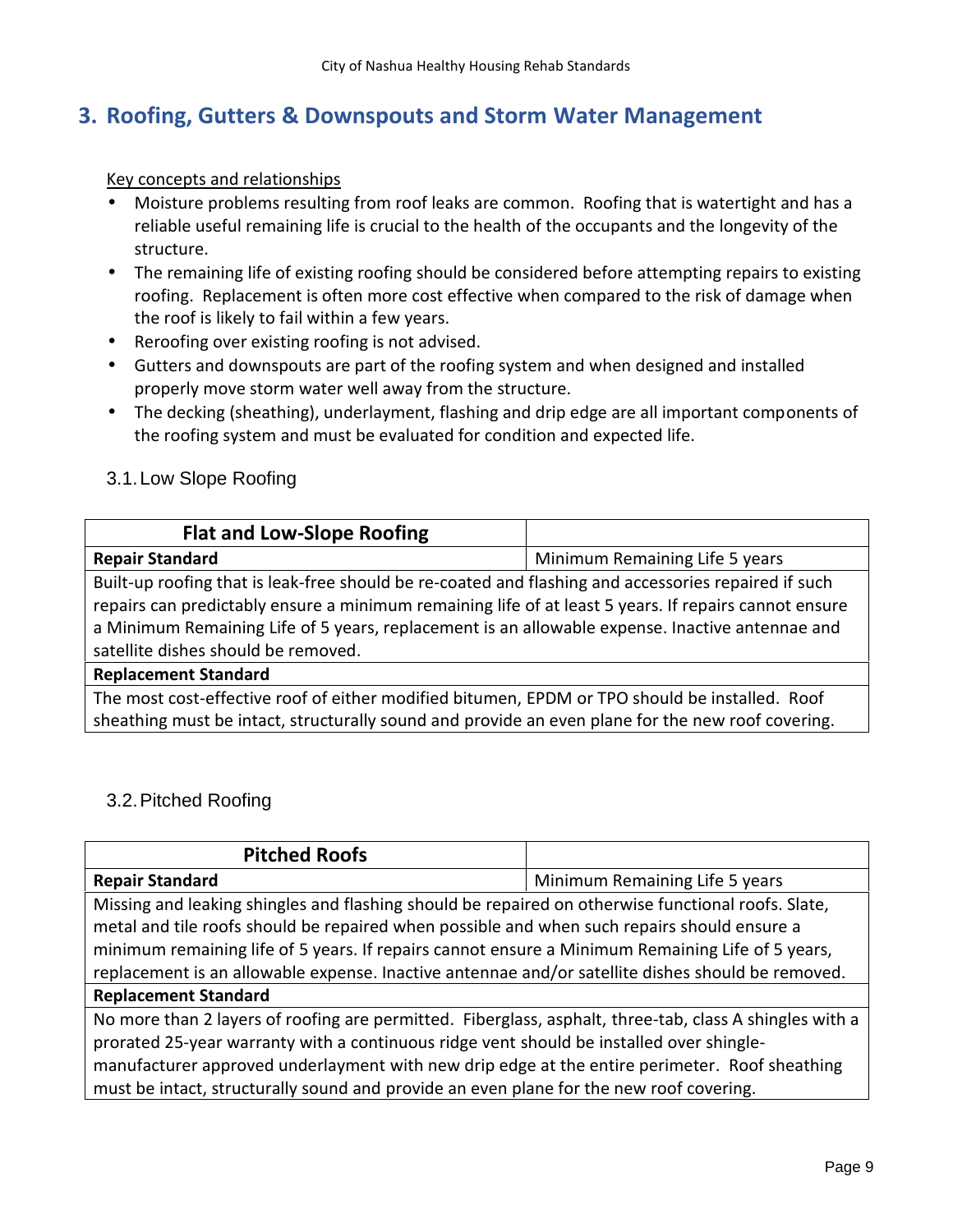### 3.3.Gutters and Downspouts

| Minimum Remaining Life 5 years                                                                                                                                                                                                                                                                                                                                                                                                                                                                                                                                                                          |  |
|---------------------------------------------------------------------------------------------------------------------------------------------------------------------------------------------------------------------------------------------------------------------------------------------------------------------------------------------------------------------------------------------------------------------------------------------------------------------------------------------------------------------------------------------------------------------------------------------------------|--|
| Gutters and downspouts must be in good repair, leak free, and be appropriately sized to collect                                                                                                                                                                                                                                                                                                                                                                                                                                                                                                         |  |
| storm water from all roof surfaces. Splash blocks may be installed if, in combination with proper                                                                                                                                                                                                                                                                                                                                                                                                                                                                                                       |  |
| grading, they can predictably move water away from the foundation. The system must move all                                                                                                                                                                                                                                                                                                                                                                                                                                                                                                             |  |
| storm water away from the building and prevent water from entering the structure. In addition to                                                                                                                                                                                                                                                                                                                                                                                                                                                                                                        |  |
| positive drainage away from the building, outlets should be a minimum of 3 feet away from the                                                                                                                                                                                                                                                                                                                                                                                                                                                                                                           |  |
| foundation whenever there is a history of water problems.                                                                                                                                                                                                                                                                                                                                                                                                                                                                                                                                               |  |
|                                                                                                                                                                                                                                                                                                                                                                                                                                                                                                                                                                                                         |  |
| Gutters and downspouts should be installed and collect storm water from all roof surfaces. Splash<br>blocks may be installed if, in combination with proper grading, they can predictably move water<br>away from the foundation. The system must move all storm water away from the building and<br>prevent water from entering the structure. In addition to positive drainage away from the building,<br>outlets should be a minimum of 3 feet away from the foundation whenever there is a history of<br>water problems. Underground drain leaders connected to downspouts are an allowable expense |  |
|                                                                                                                                                                                                                                                                                                                                                                                                                                                                                                                                                                                                         |  |

# **4. Building Exterior**

- LBP is an important health concern on pre-1978 structures, see the reference to a Risk Assessment in LBP in 1. Contaminants and Other Hazards.
	- Integrated pest management (IPM) is a strategy that controls pest infestation with measures that minimize the use of pesticides that are potentially harmful to humans. IPM begins with eliminating pest access into the building.
	- Moisture control is a crucial role of the building envelope. The envelope must contain a water control layer that combines a continuous weather resistive barrier with window and door flashing to create a system that sheds water naturally, minimizing the need for sealants.
	- Older fiber cement shingles containing asbestos are safe if intact.
	- The lack of visible house numbers can seriously delay responders in an emergency.

| <b>Exterior House Numbers &amp; Mailboxes</b>                                                    |                                |
|--------------------------------------------------------------------------------------------------|--------------------------------|
| <b>Repair &amp; Replacement Standard</b>                                                         | Minimum Remaining Life 5 years |
| All houses should have contrasting 4" house numbers clearly displayed near the front door, and a |                                |
| standard size mailbox, preferably wall-hung, at the entrance.                                    |                                |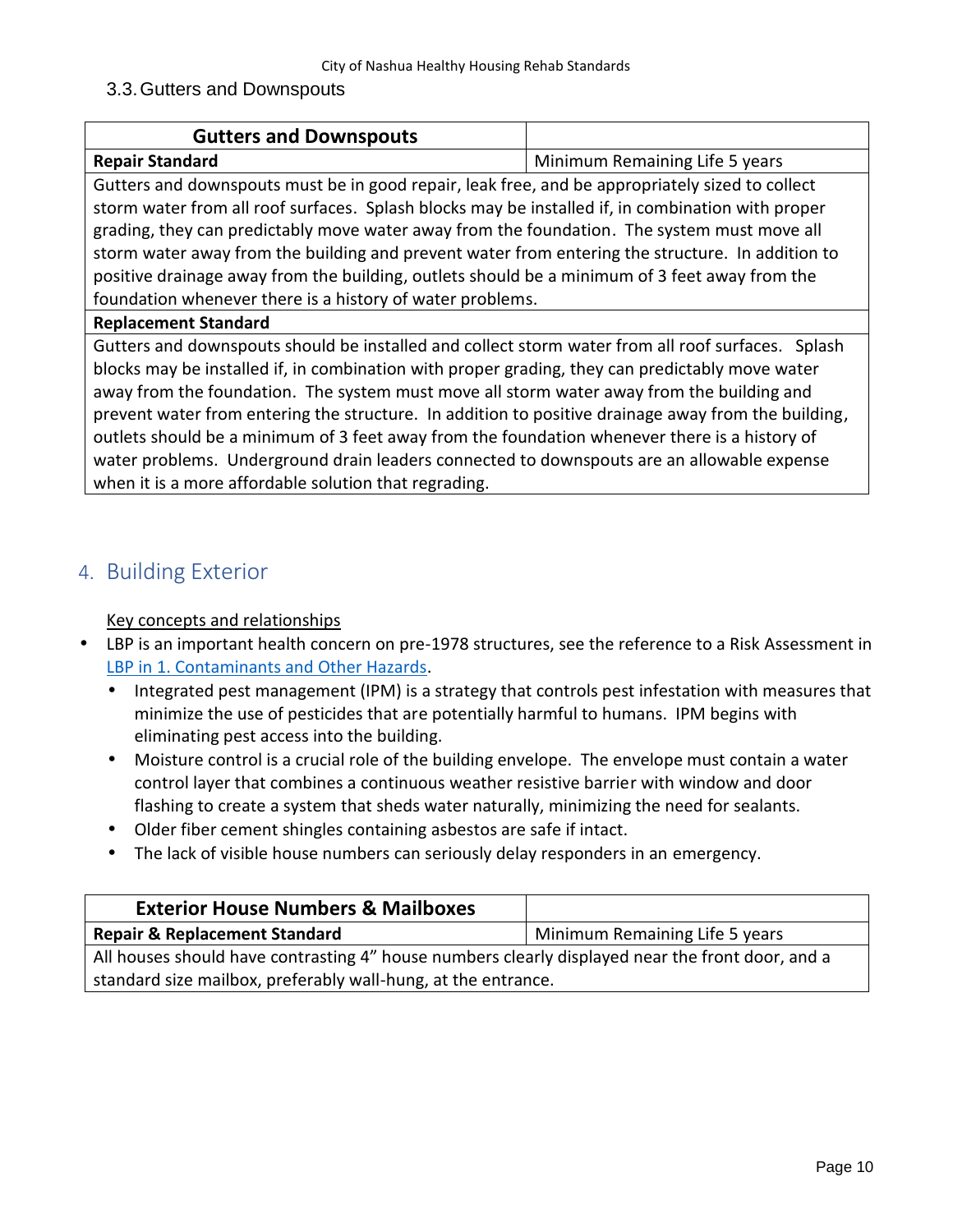# 4.1.Cladding

| <b>Exterior Cladding</b>                                                                               |                                 |
|--------------------------------------------------------------------------------------------------------|---------------------------------|
| <b>Repair Standard</b>                                                                                 | Minimum Remaining Life 10 years |
| Siding and trim should be intact, weatherproof, and free from potential pest entry points. See Pests   |                                 |
| in 1. Contaminants and Other Hazards. All penetrations through the cladding should be sealed to        |                                 |
| prevent pest entry using materials that are rodent proof, such as sheet metal or copper mesh to seal   |                                 |
| holes before applying caulk or foam. All exterior wood components should have a minimum of one         |                                 |
| continuous coat of paint, and no exterior painted surface should have any deteriorated paint. See      |                                 |
| LBP in 1. Contaminants and Other Hazards. Older fiber cement shingles may contain asbestos. See        |                                 |
| Asbestos in 1. Contaminants and Other Hazards. Siding containing asbestos may be maintained in         |                                 |
| place and painted if it is intact. Individual shingles may be replaced with non-asbestos shingles that |                                 |
| match. Buildings designated as historic will conform with the SHPO programmatic agreement. New         |                                 |
| exterior wood should blend with existing and be spot-primed and top-coated in a lead-safe manner       |                                 |
| per HUD Lead-Based Paint regulations.                                                                  |                                 |
| <b>Replacement Standard</b>                                                                            |                                 |
| Buildings not designated as historic may have siding replaced with vinyl siding to match the existing  |                                 |

configuration. Solid wood siding to match and fiber cement siding are approved alternatives. Buildings designated as historic will conform with the SHPO programmatic agreement. Soffit material should be vented/perforated if replaced.

# 4.2.Windows

| <b>Windows</b>                                                                                   |                                 |
|--------------------------------------------------------------------------------------------------|---------------------------------|
| <b>Repair Standard</b>                                                                           | Minimum Remaining Life 10 years |
| All windows should operate, remain in an open position when placed there, have a screen to cover |                                 |
| the open section, and lock when closed. See LBP in 1. Contaminants and Other Hazards.            |                                 |
| <b>Replacement Standard</b>                                                                      |                                 |
| Windows that are not repairable may be replaced and should meet the ENERGY STAR standard for     |                                 |
| this geographic region. www.energystar.gov/index.cfm?c=windows_doors.pr_anat_window              |                                 |
| Buildings designated as historic will conform with the programmatic agreement SHPO. Other new    |                                 |
| windows may be vinyl and double-glazed. New window installations should be properly flashed and  |                                 |
| connected shingle-style to other components of the weather resistive barrier.                    |                                 |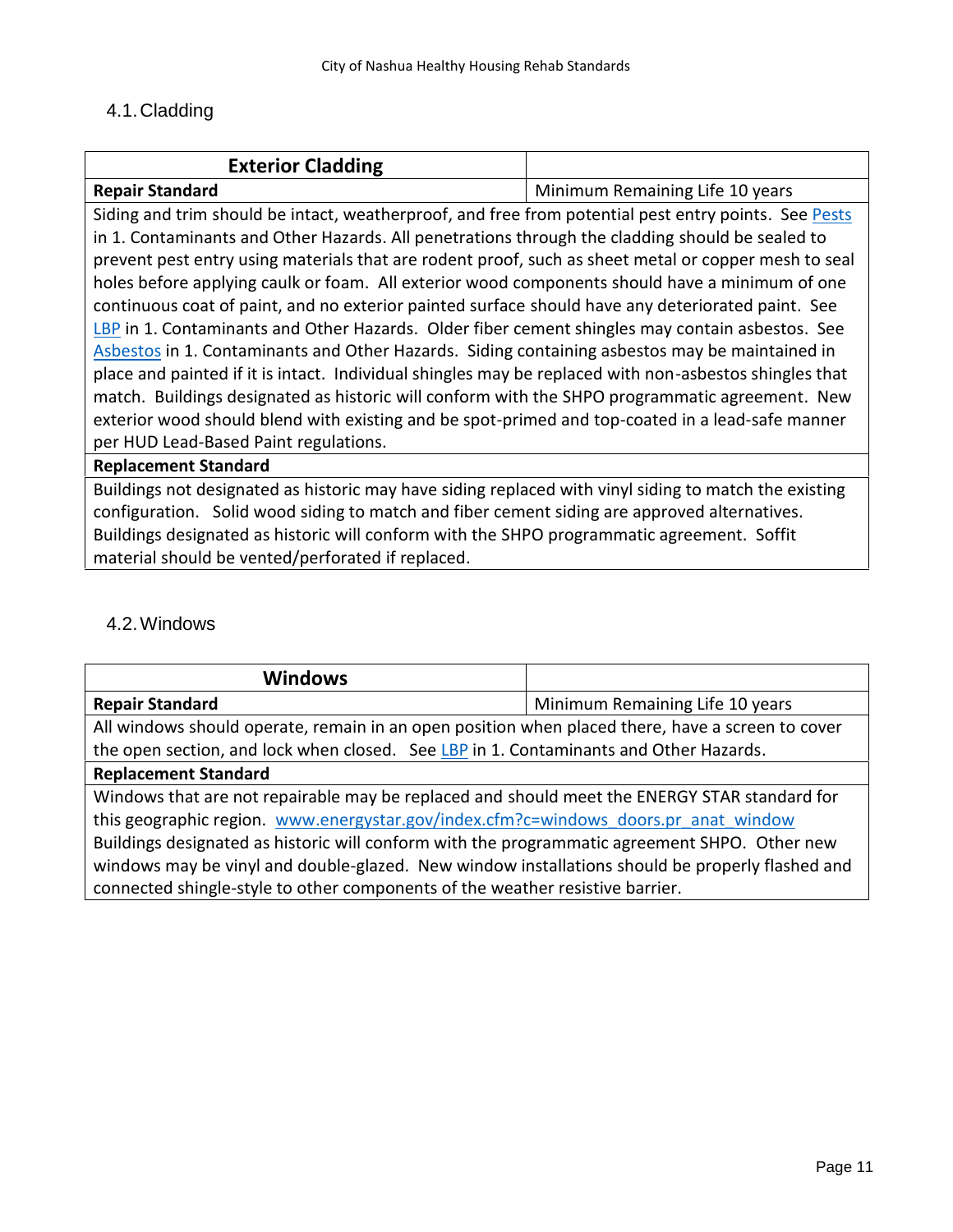# 4.3.Exterior Doors

| <b>Exterior Doors</b>                                                                                 |                                 |
|-------------------------------------------------------------------------------------------------------|---------------------------------|
| <b>Repair Standard</b>                                                                                | Minimum Remaining Life 10 years |
| Exterior doors should be structurally sound, weather-stripped, have door sweeps (using pest proof-    |                                 |
| materials in areas with rodent issues), and should operate smoothly. They should include a            |                                 |
| peephole, a single cylinder dead bolt, and must have an entrance lock set. See LBP in 1.              |                                 |
| Contaminants and Other Hazards.                                                                       |                                 |
| <b>Replacement Standard</b>                                                                           |                                 |
| Buildings designated as historic will conform with the SHPO programmatic agreement. Steel or          |                                 |
| fiberglass, six-panel doors may be installed on the front of the property for buildings that are not  |                                 |
| historically significant, and at entrances to historically designated properties not visible from the |                                 |
| front street. Single cylinder dead bolt locks should be installed on all exterior doors and keyed to  |                                 |
| match. They should include a peephole and must have an entrance lock set. Lever style latches         |                                 |
| should be considered based on resident needs and needs of regular visitors. All new doors should      |                                 |
| be weather-stripped to be air tight and include door sweeps with pest-proof materials in areas with   |                                 |
| rodent issues. New door installations should be properly flashed and connected shingle-style to       |                                 |
| other components of the weather-resistive barrier.                                                    |                                 |

# 4.4.Porches

| <b>Exterior Porches</b>                                                                           |                                 |
|---------------------------------------------------------------------------------------------------|---------------------------------|
| <b>Repair Standard</b>                                                                            | Minimum Remaining Life 10 years |
| Deteriorated concrete porches should be repaired when possible. Unsafe wood porch components      |                                 |
| should be repaired with readily available materials to conform closely to historically accurate   |                                 |
| porches in the neighborhood. Porch repairs should be structurally sound, with smooth and even     |                                 |
| decking surfaces. Deteriorated wood structural components should be replaced with preservative-   |                                 |
| treated wood. See LBP in 1. Contaminants and Other Hazards.                                       |                                 |
| <b>Replacement Standard</b>                                                                       |                                 |
| Porches on buildings designated as historic should meet the local jurisdiction's requirements for |                                 |
| materials and configuration. Other porches should be rebuilt to conform closely to historically   |                                 |

materials and configuration. Other porches should be rebuilt to conform closely to historically accurate porches in the neighborhood. Decks on non-historic porches should be replaced with 5/4 inch preservative-treated or synthetic decking. Replaced railings must meet code. Replaced wood structural components should be preservative-treated.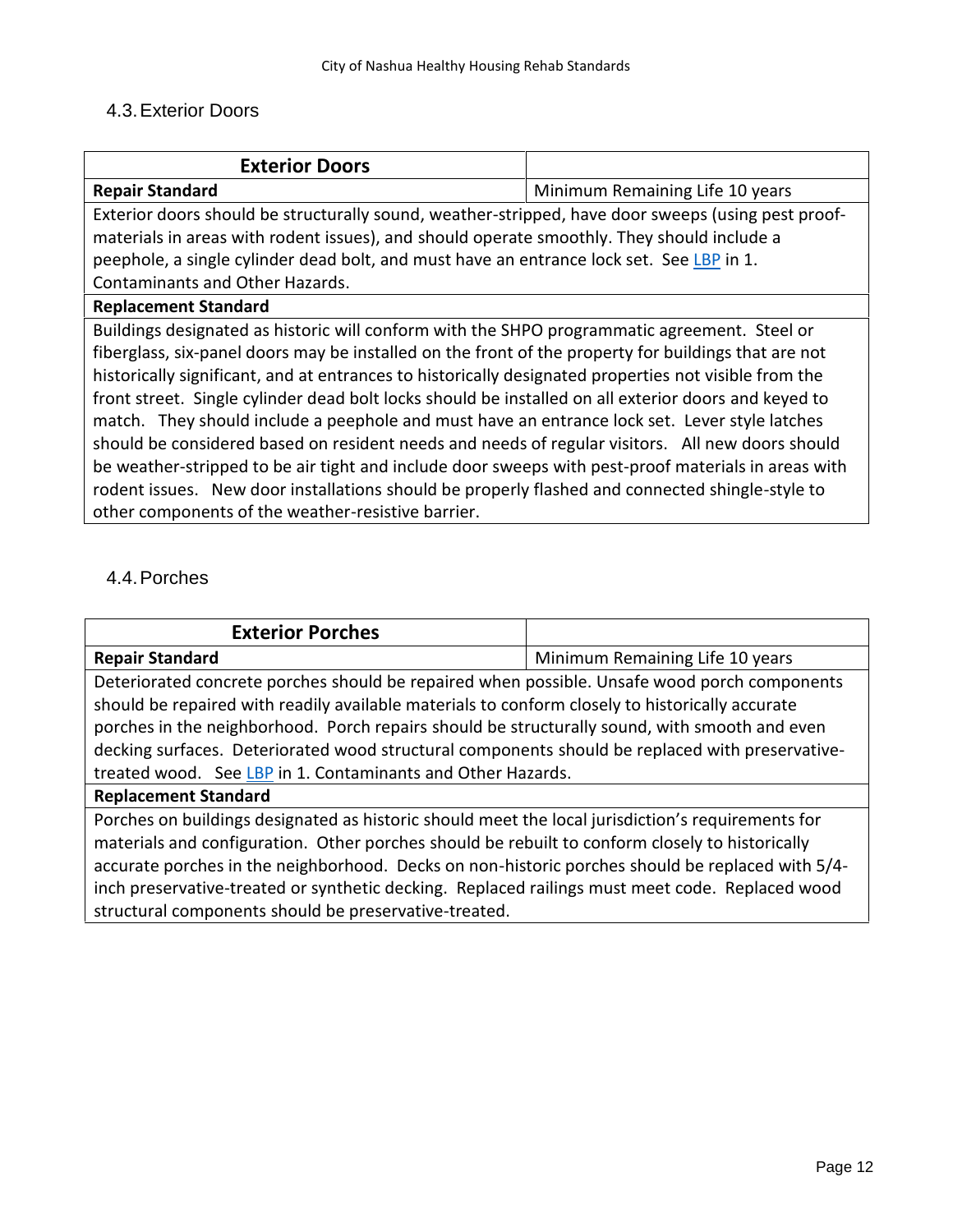# 4.5.Exterior Stairs and Ramps

| <b>Exterior Steps and Ramps</b>                                                                      |                                 |
|------------------------------------------------------------------------------------------------------|---------------------------------|
| <b>Repair Standard</b>                                                                               | Minimum Remaining Life 10 years |
| Steps, stairways, and ramps should be structurally sound, reasonably level, with smooth and even     |                                 |
| surfaces. Repairs should match existing materials. If the potential for lead-based paint exists, see |                                 |
| LBP in 1. Contaminants and Other Hazards.                                                            |                                 |
| <b>Replacement Standard</b>                                                                          |                                 |
| On historic designated structures, new stairs should meet the local jurisdiction's requirements for  |                                 |
| materials and configuration. On other properties, stairs should match existing or match historically |                                 |
| sensitive designs on similar buildings in the neighborhood. Preservative treated wood should be      |                                 |
| used for structural elements, and for treads and risers on wood stairs in the absence of historic    |                                 |
| requirements. Synthetic treads and risers are also permitted. Wood-framed, accessible ramps are      |                                 |
| an eligible expense based upon occupancy. Concrete is an approved material for steps and landings    |                                 |
| if it is cost effective compared to wood.                                                            |                                 |

# 4.6.Exterior Railings

| <b>Exterior Railings</b>                                                                                                                                                                                                                                                                                                                                                                                                                                                                                                                                                                                                                                         |                                 |
|------------------------------------------------------------------------------------------------------------------------------------------------------------------------------------------------------------------------------------------------------------------------------------------------------------------------------------------------------------------------------------------------------------------------------------------------------------------------------------------------------------------------------------------------------------------------------------------------------------------------------------------------------------------|---------------------------------|
| <b>Repair Standard</b>                                                                                                                                                                                                                                                                                                                                                                                                                                                                                                                                                                                                                                           | Minimum Remaining Life 10 years |
| Existing handrails should be structurally sound. Guard rails are required on any accessible area with<br>a walking surface over 30" above the adjacent ground level. Sound railings may be repaired if it is<br>possible to maintain the existing style. On historic structures railing repairs will conform with the<br>SHPO programmatic agreement. See LBP in 1. Contaminants and Other Hazards.                                                                                                                                                                                                                                                              |                                 |
| <b>Replacement Standard</b>                                                                                                                                                                                                                                                                                                                                                                                                                                                                                                                                                                                                                                      |                                 |
| Handrails should be present on one side of all exterior steps or stairways with more than two risers<br>and around porches or platforms over 30" above the adjacent ground level and must meet local<br>codes. Handrails and guard rails should conform to the style of similar components in the<br>neighborhood. On historically designated structures, new railings should meet the local jurisdiction's<br>requirements for materials and configuration. On historic structures railing repairs will conform with<br>the SHPO programmatic agreement. Installation of handrails on both sides of stairs is allowable<br>based on the needs of the occupants. |                                 |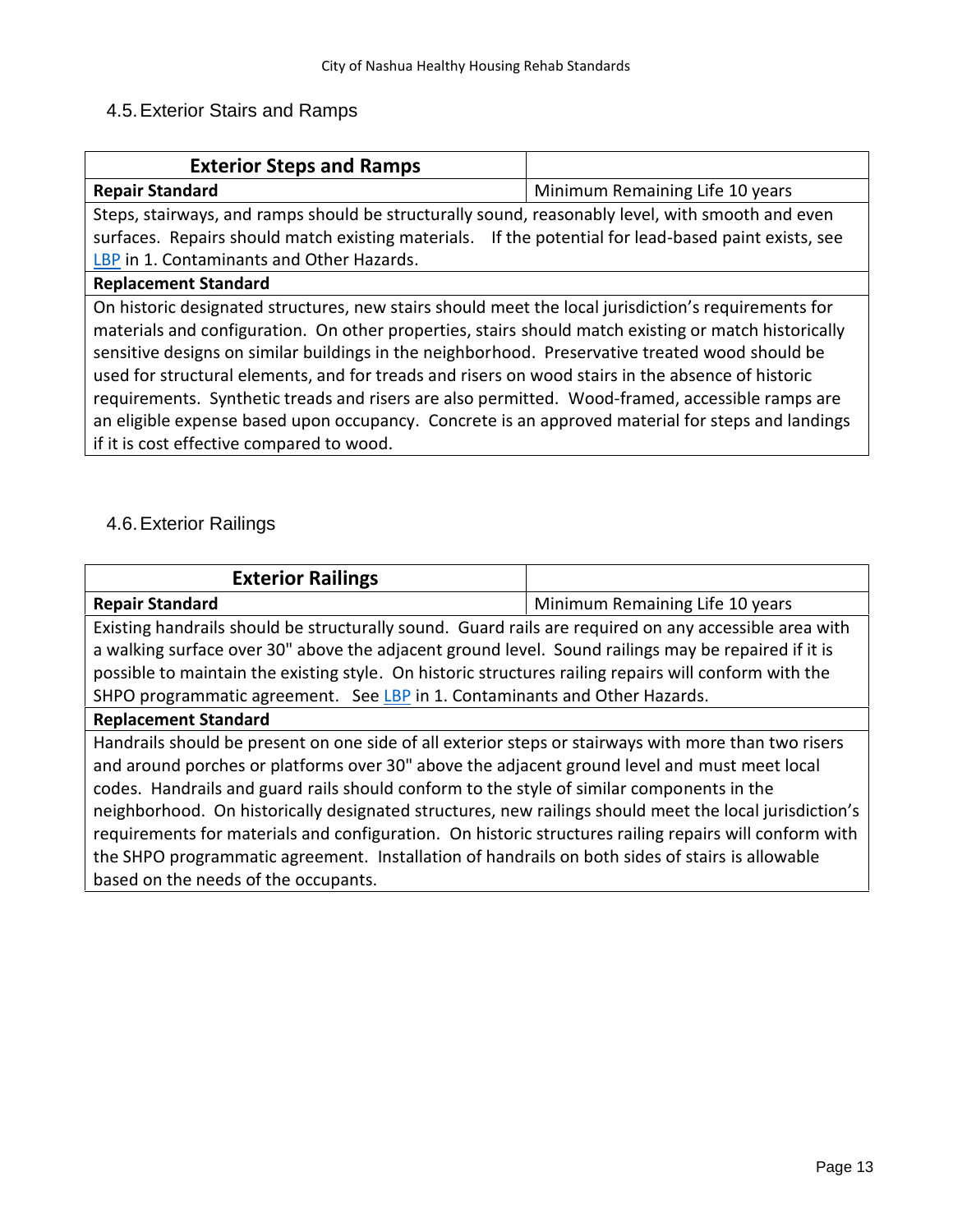# **5. Foundations & Structure**

#### Key concepts and relationships

- Foundations should be inspected for structural problems and for water and pest infiltration. Foundations must be free of open holes and cracks to prevent pest and water entry.
- $\int$  Serious issues with the foundation that are beyond the capacity of staff to evaluate should be examined by a structural engineer.
- Foundation replacements are generally beyond the scope of housing rehabilitation efforts because of the cost.
- 5.1.Foundations

| <b>Foundations</b>                                                                               |                                 |
|--------------------------------------------------------------------------------------------------|---------------------------------|
| <b>Repair Standard</b>                                                                           | Minimum Remaining Life 20 years |
| Foundations should be repaired to be sound, reasonably level, and free from movement. Damaged    |                                 |
| or deteriorated pargeting should be patched in kind. See Radon in 1. Contaminants and Other      |                                 |
| Hazards. Radon mitigations systems are an approved treatment. All penetrations through the       |                                 |
| foundation should be sealed to prevent pest entry using materials that are rodent proof, such as |                                 |
| sheet metal or copper mesh to seal holes before applying caulk or foam. See Pests in 1.          |                                 |
| Contaminants and Other Hazards.                                                                  |                                 |
| <b>Replacement Standard</b>                                                                      |                                 |
| Foundation replacements are beyond the scope of the program.                                     |                                 |

| <b>Basement Floors</b>                                                                                 |                                 |
|--------------------------------------------------------------------------------------------------------|---------------------------------|
| <b>Repair Standard</b>                                                                                 | Minimum Remaining Life 20 years |
| Basements should not have exposed dirt. Acceptable repairs include the installation of a plastic vapor |                                 |
| barrier, sealed to the foundation and capped with a concrete slab a minimum of 2 inches thick.         |                                 |
| Concrete slabs in basements must be continuous, free of cracks and holes and sealed to the             |                                 |
| foundation to prevent moisture and soil gas (e.g., radon). Radon mitigation systems are an approved    |                                 |
| treatment. See Radon in 1. Contaminants and Other Hazards. All penetrations through the                |                                 |
| basement foundation should be sealed to prevent pest entry using materials that are rodent proof,      |                                 |
| such as sheet metal or copper mesh to seal holes before applying caulk or foam. See Pests in 1.        |                                 |
| Contaminants and Other Hazards.                                                                        |                                 |

#### **Replacement Standard**

The installation of new concrete slabs is an allowable expense, and new concrete slabs must have a continuous layer of plastic vapor barrier installed under the slab and sealed to the foundation.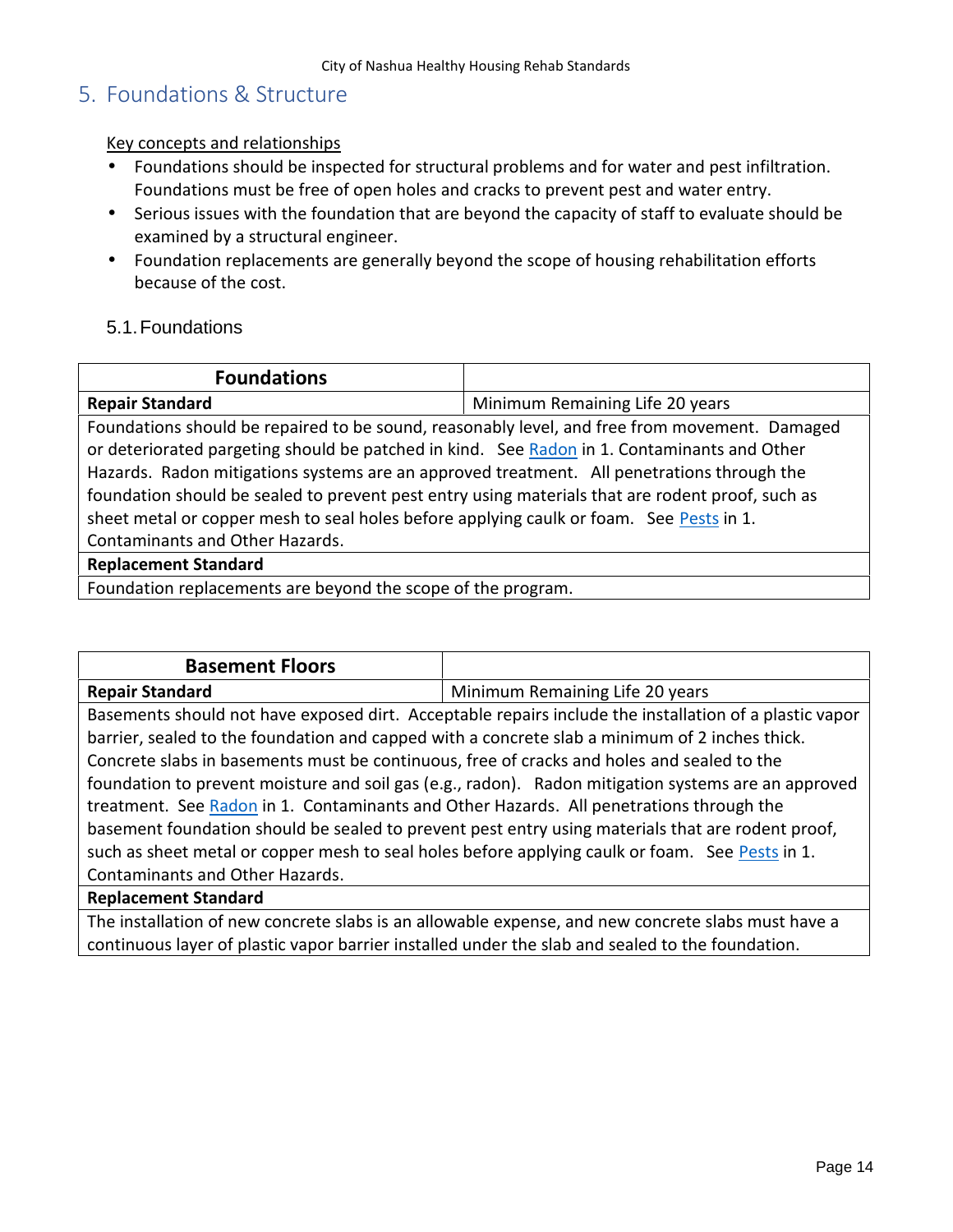| <b>Crawl Spaces</b>                                                                                  |                                                                                                         |
|------------------------------------------------------------------------------------------------------|---------------------------------------------------------------------------------------------------------|
| <b>Repair Standard</b>                                                                               | Minimum Remaining Life 20 years                                                                         |
| Crawl spaces should not have exposed dirt, acceptable repairs include the installation of a plastic  |                                                                                                         |
| vapor barrier, sealed to the foundation. Concrete slabs in crawl spaces must be continuous, free of  |                                                                                                         |
|                                                                                                      | cracks and holes and sealed to the foundation to prevent moisture and soil gas (e.g., radon) intrusion. |
| See Radon in 1. Contaminants and Other Hazards. Radon mitigation systems are an approved             |                                                                                                         |
| treatment. All penetrations through the crawl space foundation should be sealed to prevent pest      |                                                                                                         |
| entry using materials that are rodent proof, such as sheet metal or copper mesh to seal holes before |                                                                                                         |
| applying caulk or foam. See Pests in 1. Contaminants and Other Hazards.                              |                                                                                                         |
| <b>Replacement Standard</b>                                                                          |                                                                                                         |
| Same requirement as the Repair Standard                                                              |                                                                                                         |

| <b>Sump Pump Systems</b>                                                                                |                                 |
|---------------------------------------------------------------------------------------------------------|---------------------------------|
| <b>Repair Standard</b>                                                                                  | Minimum Remaining Life 20 years |
| Where there is a water intrusion problem, existing sump pumps must be operational and must              |                                 |
| discharge ground water to a location approved by the municipality, in a manner that prevents the        |                                 |
| discharge from reentering the structure. The sump should have an airtight cover to prevent soil         |                                 |
| gasses from entering the living space, installed in such a way that water can drain from above, such as |                                 |
| with a ball valve, or other type of airtight drain mechanism in the cover. See Radon in 1.              |                                 |
| Contaminants and Other Hazards.                                                                         |                                 |
| <b>Replacement Standard</b>                                                                             |                                 |

The installation of new sump pump systems is allowed only after all exterior storm water management options are exhausted and the water infiltration issue remains. New sump pumps must meet the requirements under the Repair Standard.

# 5.2.Structural framing

| <b>Structural Walls</b>                                                                                                                                                                                     |                                                                                                                                                                                                                |
|-------------------------------------------------------------------------------------------------------------------------------------------------------------------------------------------------------------|----------------------------------------------------------------------------------------------------------------------------------------------------------------------------------------------------------------|
| <b>Repair Standard</b>                                                                                                                                                                                      | Minimum Remaining Life 15 years                                                                                                                                                                                |
| Structural framing and masonry should be free from visible deterioration, rot, or serious insect<br>damage (termites, carpenter ants, etc.), and be adequately sized for current loads. Prior to rehab, all |                                                                                                                                                                                                                |
| be corrected.                                                                                                                                                                                               | sagging floor joists or rafters should be visually inspected, and structural damage and its cause should                                                                                                       |
| <b>Replacement Standard</b>                                                                                                                                                                                 |                                                                                                                                                                                                                |
| conditioned space from the non-conditioned space) should be insulated with a minimum R-13<br>insulation and sheathed to code.                                                                               | New structural walls should be minimum 2 x 4 at minimum and placed 16 inches apart on center. All<br>exterior walls that are part of the building envelope (the air barrier and thermal barrier separating the |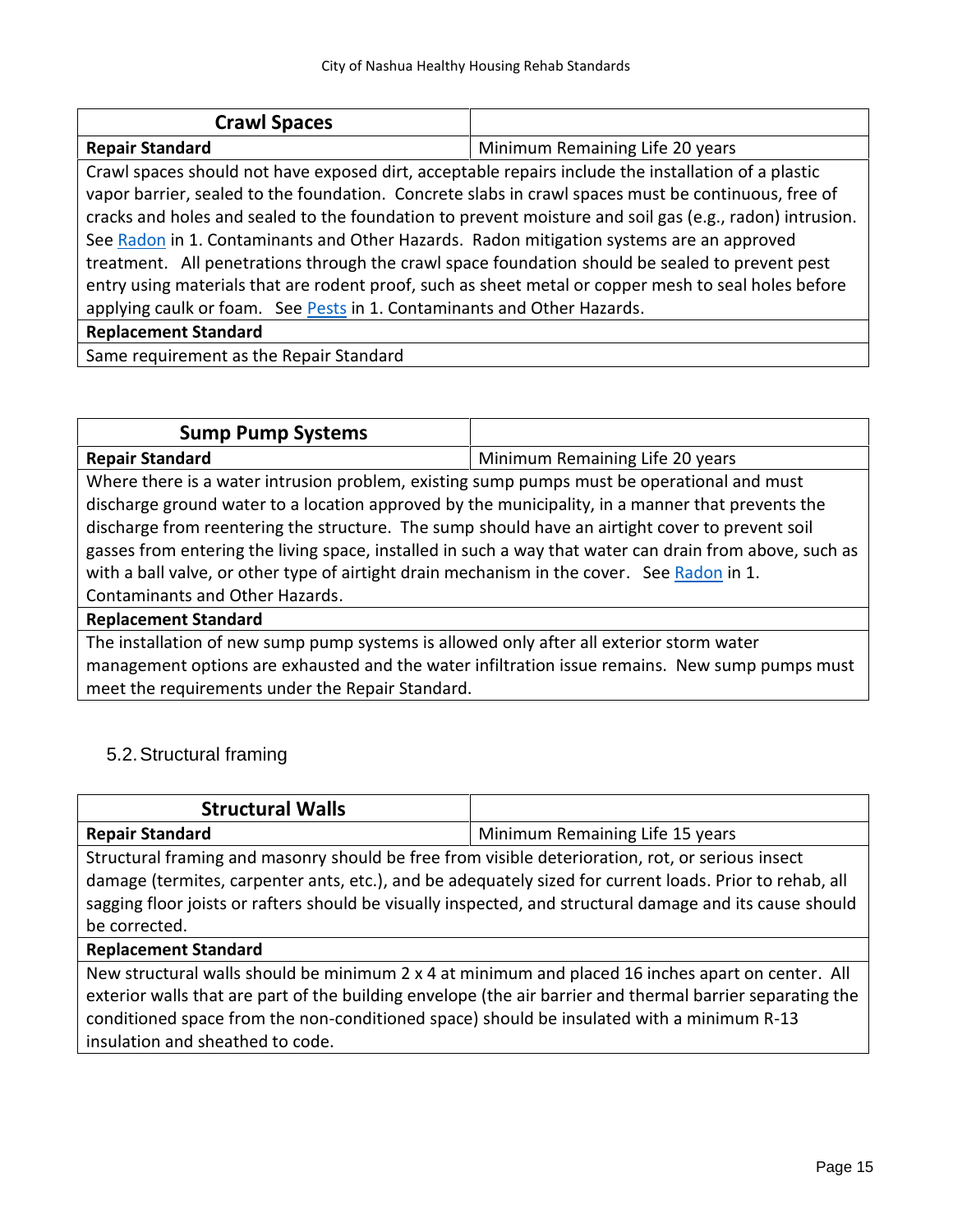| <b>Firewalls</b>                                                                                     |                                |  |
|------------------------------------------------------------------------------------------------------|--------------------------------|--|
| <b>Repair Standard</b>                                                                               | Minimum Remaining Life 5 years |  |
| Party walls or walls adjacent to attached garages will be maintained per code requirements.          |                                |  |
| <b>Replacement Standard</b>                                                                          |                                |  |
| When frame walls and floors adjoining other dwellings are gutted, new wall finish installations will |                                |  |
| conform to local requirements for fire ratings.                                                      |                                |  |
|                                                                                                      |                                |  |

| <b>Additions</b>                           |                           |  |
|--------------------------------------------|---------------------------|--|
| <b>Repair Standard</b>                     | Minimum Remaining Life NA |  |
| <b>NA</b>                                  |                           |  |
| <b>Replacement Standard</b>                | Minimum Life NA           |  |
| New additions are not an approved expense. |                           |  |

| <b>Non-Conforming Units</b>                                                                        |                           |  |
|----------------------------------------------------------------------------------------------------|---------------------------|--|
| <b>Repair Standard</b>                                                                             | Minimum Remaining Life NA |  |
| Non-conforming occupied units may be brought up to meet code occupancy requirements at the         |                           |  |
| discretion of the program, in consultation with the Building, Code Enforcement and Planning Depts. |                           |  |
| <b>Replacement Standard</b><br>Minimum Life NA                                                     |                           |  |
| New additions are not an approved expense.                                                         |                           |  |

# **6. Insulation, Air Sealing and Moisture Control**

# Key concepts and relationships

- Air sealing has many benefits for health, including fire stopping, moisture movement, pest control, thermal control, and contaminant control
- $\int$  Inexpensive opportunities to insulate the building envelope regularly occur during rehabilitation.

# 6.1.Air sealing

| <b>Air Sealing</b>                                                                                     |                                 |
|--------------------------------------------------------------------------------------------------------|---------------------------------|
| <b>Repair Standard</b>                                                                                 | Minimum Remaining Life 10 years |
| All accessible holes, cracks and chases should be sealed to prevent pest entry and air leakage using   |                                 |
| caulks, spray foams and copper mesh or other pest resistant materials. See Pests in 1. Contaminants    |                                 |
| and Other Hazards.                                                                                     |                                 |
| <b>Replacement Standard</b>                                                                            |                                 |
| All accessible holes, cracks and chases, including those exposed in the removal of finishes, should be |                                 |
| sealed to prevent pest entry and air leakage using caulks, spray foams and copper mesh or other pest   |                                 |

resistant materials.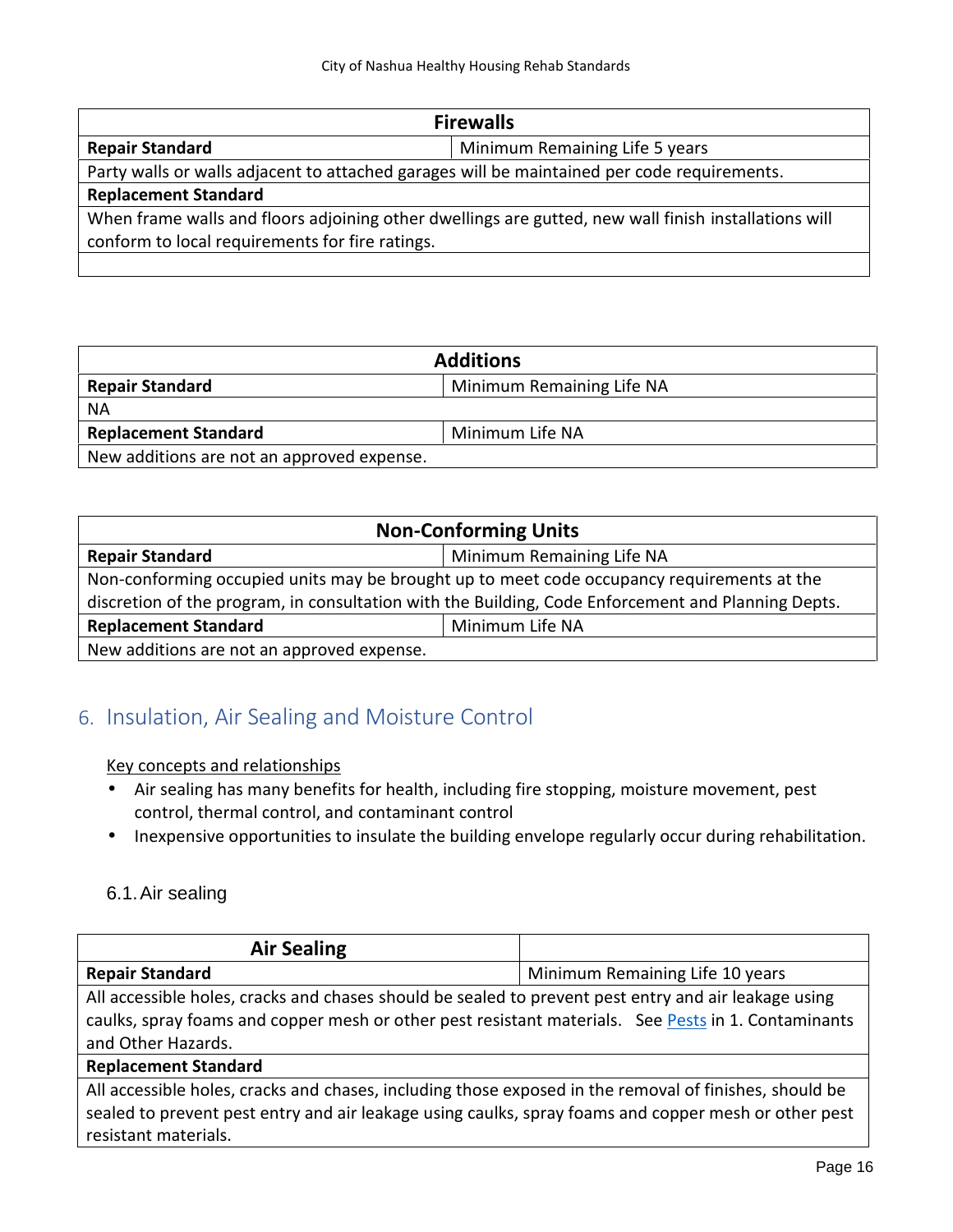# 6.2.Insulation

| <b>Insulation</b>                                                                                                                                                                                                                                                                                                                                                                                                                                                                                                                                                                                                                                                                                                                                                                                                                                                                               |                           |
|-------------------------------------------------------------------------------------------------------------------------------------------------------------------------------------------------------------------------------------------------------------------------------------------------------------------------------------------------------------------------------------------------------------------------------------------------------------------------------------------------------------------------------------------------------------------------------------------------------------------------------------------------------------------------------------------------------------------------------------------------------------------------------------------------------------------------------------------------------------------------------------------------|---------------------------|
| <b>Repair Standard</b>                                                                                                                                                                                                                                                                                                                                                                                                                                                                                                                                                                                                                                                                                                                                                                                                                                                                          | Minimum Remaining Life NA |
| If accessible, the benefit of adding attic insulation after air sealing should be considered for its                                                                                                                                                                                                                                                                                                                                                                                                                                                                                                                                                                                                                                                                                                                                                                                            |                           |
| cost/benefit by having an energy audit conducted by either a BPI- or Residential Energy Services                                                                                                                                                                                                                                                                                                                                                                                                                                                                                                                                                                                                                                                                                                                                                                                                |                           |
| Network (RESNET)-certified auditor. For substantial housing rehabilitation projects, insulation levels                                                                                                                                                                                                                                                                                                                                                                                                                                                                                                                                                                                                                                                                                                                                                                                          |                           |
| should be brought up to code where the building envelope is accessible.                                                                                                                                                                                                                                                                                                                                                                                                                                                                                                                                                                                                                                                                                                                                                                                                                         |                           |
| <b>Replacement Standard</b>                                                                                                                                                                                                                                                                                                                                                                                                                                                                                                                                                                                                                                                                                                                                                                                                                                                                     |                           |
| The building envelope should have a continuous air barrier and a continuous thermal barrier that is in<br>contact with the air barrier. Attic insulation must be a minimum of R38, with soffit baffles installed<br>when there are soffit vents to maintain ventilation at the eves. All exterior walls opened during<br>renovations should be insulated with un-faced fiberglass batts or damp spray cellulose to R13 for 2x4<br>framing, and R19 for 2x6 framing. Rim joists should be insulated to R19 with either foil-faced foam<br>board approved for exposure to living space (e.g. Thermax) or class 1-rated spray foam. Crawl spaces<br>should be addressed first per Section B5.3, after which insulation of the perimeter walls is an<br>allowable expense, using either foil-faced foam board approved for exposure to living space (e.g.,<br>Thermax) or class 1-rated spray foam. |                           |

| <b>Roof Ventilation</b>                                                                              |                                |  |
|------------------------------------------------------------------------------------------------------|--------------------------------|--|
| <b>Repair Standard</b>                                                                               | Minimum Remaining Life 5 years |  |
| Shingled roofs should have a combination of operable ridge vents and soffit vents with balanced free |                                |  |
| space ventilation between soffit and ridge vents. 1 SF of free space ventilation is recommended for  |                                |  |
| every 300 SF of attic space.                                                                         |                                |  |
| <b>Replacement Standard</b>                                                                          |                                |  |
| Same as above.                                                                                       |                                |  |

# **7. Interiors**

7.1.Interiors – Smoke, Fire and Carbon Monoxide (CO) Alarms Key concepts and relationships

- Smoke, Fire and CO Alarms are essential warning systems.
- There are many options to consider, including:
	- o Hard wired installation versus battery operated models
	- o Hard wired installations with or without battery back-up
	- o Whether or not to interconnect smoke/fire alarms, and if hard-wired interconnection or wireless interconnection is appropriate.
	- o CO detectors come with a digital read-out or may simply sound an alarm at a given level. The digital readout gives better information about low levels of CO.

Reference documents: See the Home Safety section of the EPA Healthy Indoor Environment Protocols for Home Energy Upgrades document.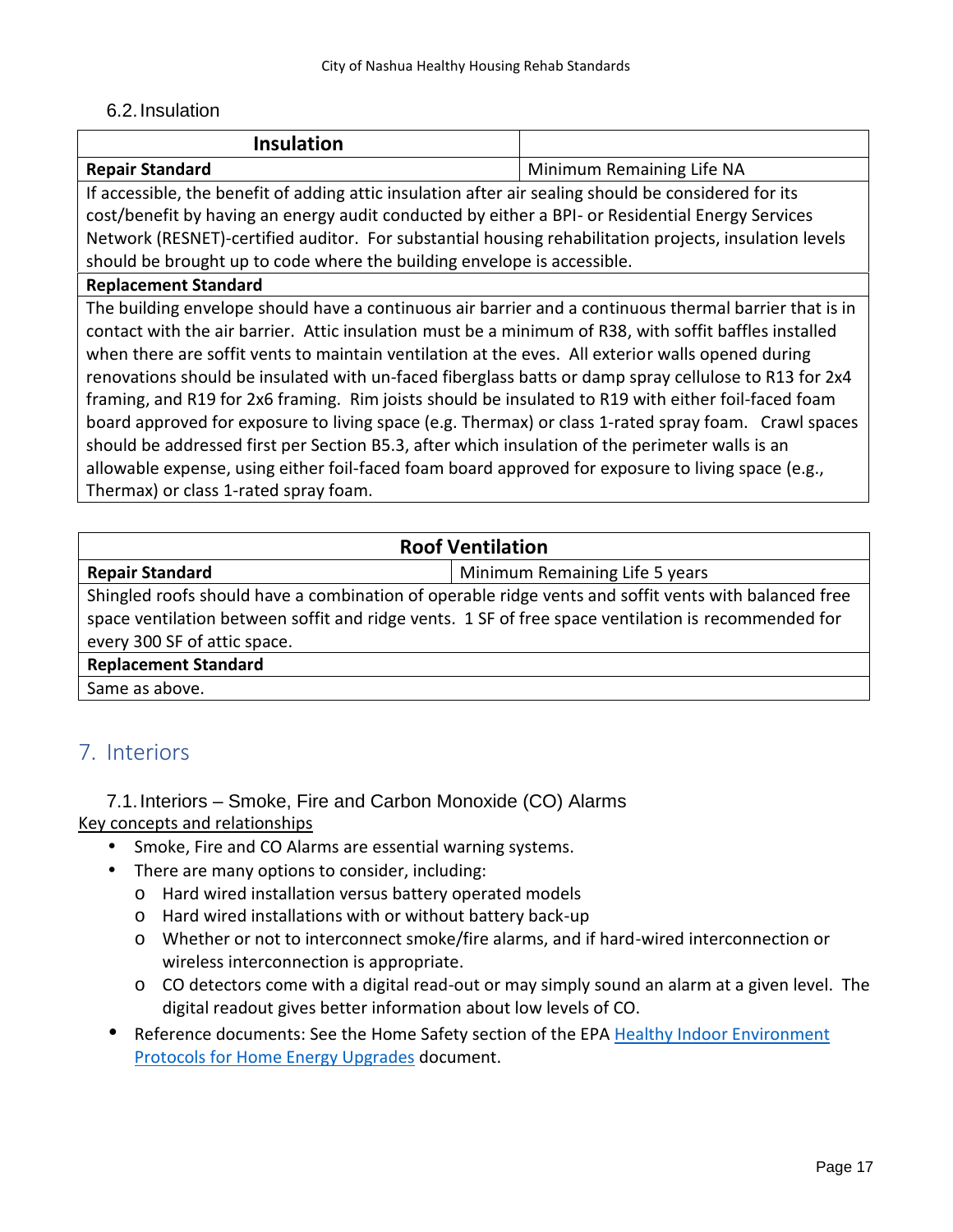| <b>CO Alarms</b>       |                               |
|------------------------|-------------------------------|
| <b>Repair Standard</b> | Minimum Remaining Life 2 yrs. |

Operable CO alarms, with a sensor expiration date no shorter than 2 years in the future, must be located outside every bedroom, at every level, and near the garage entry if there is an attached garage. If battery-operated alarms do not have operable batteries installed, install new alkaline batteries. See CO in 1. Contaminants and Other Hazards. Where feasible, meeting the replacement standard is highly recommended.

#### **Replacement Standard**

 $\int$ 

Install CO alarms outside every bedroom, at every level and near the garage entry if there is an attached garage. Battery-operated CO alarms should have permanently installed 10-year lithium batteries and sensors rated for 10 years. It is recommended that CO alarms have a digital display and provide peak level readings.

| <b>Smoke/Fire Alarms</b>                                                                           |                                                                                                   |
|----------------------------------------------------------------------------------------------------|---------------------------------------------------------------------------------------------------|
| <b>Repair Standard</b>                                                                             | Minimum Remaining Life 2 yrs.                                                                     |
|                                                                                                    | Operable, hard-wired smoke/fire alarms, with battery backup, and with a sensor expiration date no |
| shorter than 2 years in the future, must be located in every bedroom, outside every sleeping area, |                                                                                                   |
| and at every level.                                                                                |                                                                                                   |
| <b>Replacement Standard</b>                                                                        |                                                                                                   |
| Same as above. Multifamily dwellings must have hard-wired and interconnected alarms per code.      |                                                                                                   |
| Both hard-wired and wireless interconnected functionality are acceptable.                          |                                                                                                   |

# 7.2.Interiors - Doors

| <b>Interior Doors</b>                                                                                                                                                                                                                                                                                                      |                                |
|----------------------------------------------------------------------------------------------------------------------------------------------------------------------------------------------------------------------------------------------------------------------------------------------------------------------------|--------------------------------|
| <b>Repair Standard</b>                                                                                                                                                                                                                                                                                                     | Minimum Remaining Life 5 years |
| Baths and occupied bedrooms should have operating doors, free from friction contact with door                                                                                                                                                                                                                              |                                |
| jambs and security lock sets. See LBP in 1. Contaminants and Other Hazards.                                                                                                                                                                                                                                                |                                |
| <b>Replacement Standard</b>                                                                                                                                                                                                                                                                                                |                                |
| Replacement doors may be hollow-core, pressed-wood product consistent with the style of existing<br>doors, including security lock sets for bathrooms and bedrooms and passage locksets for closets and<br>other doors. Lever style handles should be considered based on resident needs and needs of regular<br>visitors. |                                |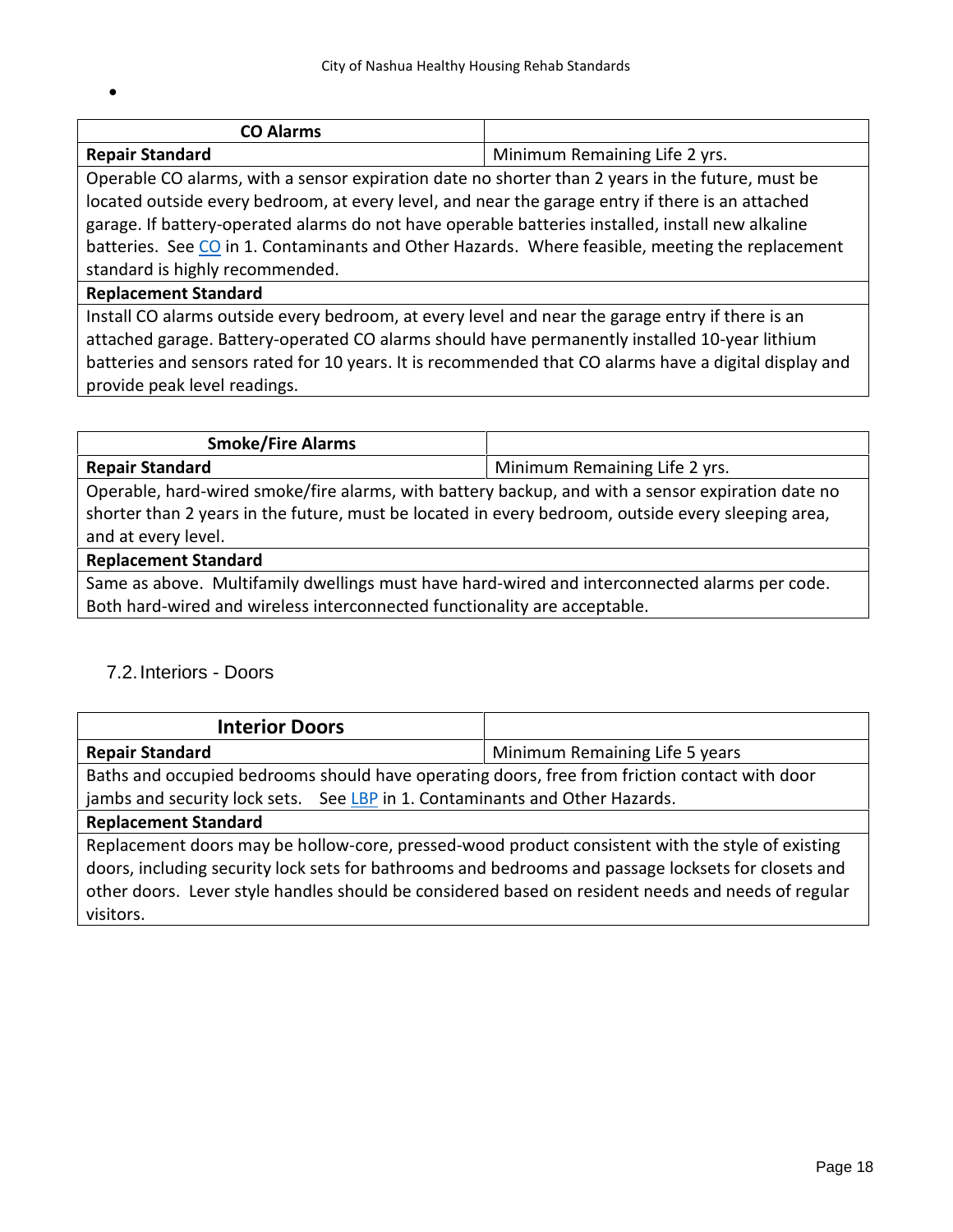# 7.3.Interiors – Stairs

### Key concepts and relationships

Inadequately lighted, slippery staircases with insufficient handrails are responsible for many unnecessary injuries, especially among young children and older adults.

- Lighting is critically important in staircases. See the Lighting standard under the Electrical section. The ability to easily find and operate light switches is essential for navigating staircases, thus the requirement for lighted switches in the Lighting section.
- Stair tread surfaces are often hazardous because of smooth treads and slippery or worn carpeting.
- Functional and secure handrails are an important component for every staircase. For some occupants, handrails on both sides of the stairs are significantly safer.
- Application of Universal Design principles to staircases, so that visitors to the property are safe, is an allowable program expense.

| <b>Stairs - Handrails</b> |                                |
|---------------------------|--------------------------------|
| <b>Repair Standard</b>    | Minimum Remaining Life 10 yrs. |

All interior staircases should have a minimum of one full length handrail on one side of the stairs, firmly secured to the structure's framing, with handrail returns at both ends. The handrail should be smooth through its entire length with a diameter of 1¼ to 1½ inches and a minimum 1 ½-inch space between the wall and the handrail. The top of the handrail should be between 34 and 38 inches from the nosing of the stair tread, although it is an allowable program expense to adjust the height of the handrail to suit the occupant(s).

#### **Replacement Standard**

All "Repair Standard" requirements apply. A second handrail is an allowable expense based on the needs of the occupant(s).

| <b>Stairs - Treads and Risers</b>                                                                                           |                                |  |
|-----------------------------------------------------------------------------------------------------------------------------|--------------------------------|--|
| <b>Repair Standard</b>                                                                                                      | Minimum Remaining Life 15 yrs. |  |
| All interior staircases should have treads and risers that are solid and secure, are not slippery and do                    |                                |  |
| والقارير الموجوليين والمساوي والمساوية والمساوي والمستحدث والمستحير والمساوية والمستحدث والمسالة ومساويته والمساوية والمستر |                                |  |

not have coverings that present a tripping hazard. Worn carpet should be removed and replaced with slip-resistant rubber stair treads or recoated with a non-slip finish.

#### **Replacement Standard**

Broken treads and/or risers should be replaced in kind. As in the "Repair Standard," treatment of the tread surface to minimize the risk of slipping or tripping is required. Reinforcement of the staircase stringers with additional framing is an allowable expense when the expected life of the existing stair system is reduced by inadequate or damaged stringers. Total replacement of the staircase is an allowable expense if it is the most cost-effective solution.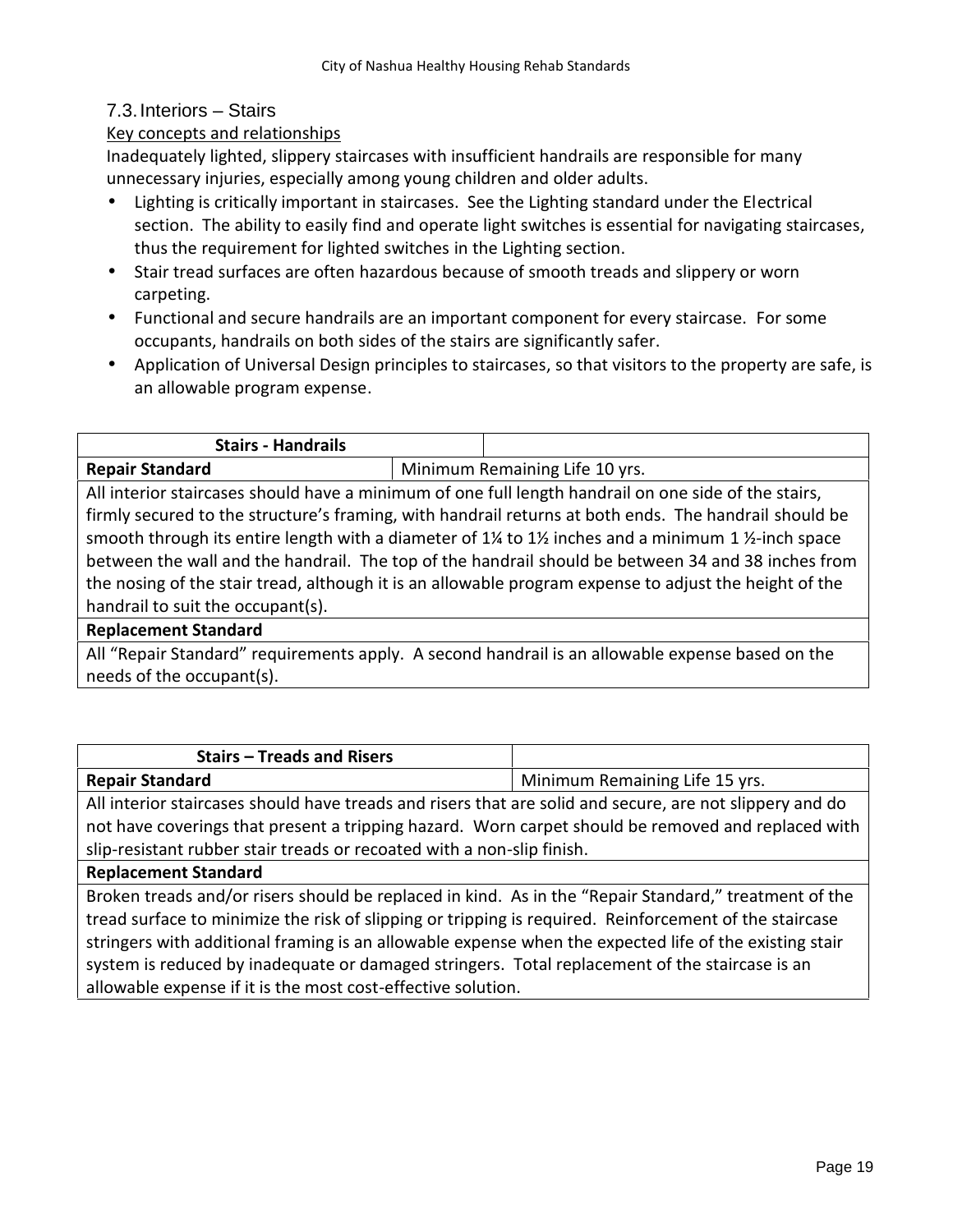# 7.4.Kitchen Cabinets and Countertop

Key concepts and relationships

- The clutter of kitchens with insufficient storage attracts pests by providing harborage. Providing adequate storage creates the opportunity to reduce clutter.
- Food prep and clean-up requires smooth cleanable work surfaces to minimize the potential for food-borne illness.
- Adequate kitchen storage and workspace encourages home cooking and potentially healthier eating habits.

| <b>Kitchen Cabinets and Countertop</b>                                                                         |                                |
|----------------------------------------------------------------------------------------------------------------|--------------------------------|
| <b>Repair Standard</b>                                                                                         | Minimum Remaining Life 5 years |
| l porti de la calca del la constanza de la Calca de Calca de la constitució de la calca de la calca de la calc |                                |

Kitchens should have a minimum of 8 feet of countertop with base cabinets (dishwasher included if present) and wall cabinets. Existing cabinets with hardwood doors and face frames may be repaired if in good condition. All cabinets should be sound and cleanable. Repairs should use low or no VOC adhesives and coatings. See VOC in 1. Contaminants and Other Hazards. All penetrations in new cabinets for mechanical system components, such as plumbing or electrical, should be sealed to adjoining building components to prevent pest entry. Kick plates should be sealed to prevent pest entry from underneath or from adjacent cabinets. See Pests in 1. Contaminants and Other Hazards.

#### **Replacement Standard**

New cabinets should have hardwood doors and face frames. There should be a minimum of 8 lineal feet of countertop that includes a back-splash, with corresponding base cabinets and wall cabinets, and a dishwasher. Corners in countertop designs are permitted if factory assembled. A drawer base (12 inches or 15 inches) should be included in new cabinetry. A plastic laminate panel to match the countertop, or a stainless-steel panel, should be installed as a base-cabinet to wall-cabinet backsplash behind the range and extending 6 inches past the range on both sides, or if the range is in a corner, along the side wall and trimmed with chrome metal edging. All penetrations in new cabinets for mechanical system components, such as plumbing or electrical, should be sealed to adjoining building components to prevent pest entry. Kick plates should be sealed to prevent pest entry from underneath or from adjacent cabinets. See Pests in 1. Contaminants and Other Hazards.

# 7.5.Flooring

- Flooring has significant potential to collect dirt and contaminants. Flooring should therefore be cleanable, and smooth flooring is highly recommended over carpet.
- In wet areas, such as bathrooms and kitchens, flooring must be water- and slip- resistant as well as easily cleanable, and the substrate must be smooth and consistent.
- Continuous and well-sealed concrete basement floors can reduce moisture and soil gas (radon) infiltration into the living space.
- New flooring and adhesives used in flooring installations should be low VOC.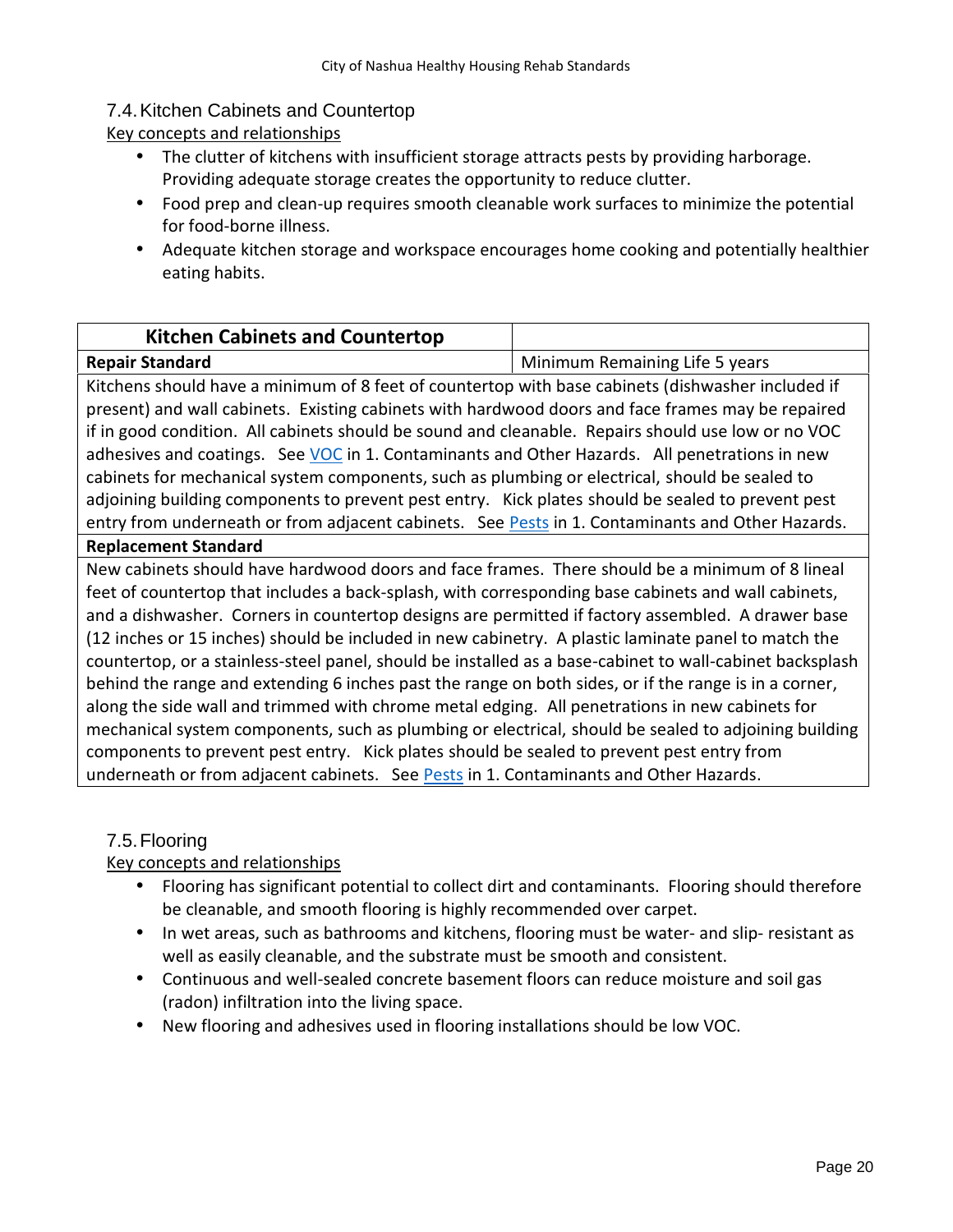| <b>Flooring</b>        |                                |
|------------------------|--------------------------------|
| <b>Repair Standard</b> | Minimum Remaining Life 3 years |

Kitchen and Bathrooms: Bathroom, kitchen, and other water-susceptible floor areas should be water and slip-resistant, such as solid vinyl plank, solid vinyl tile, sheet vinyl or ceramic tile. It should be free from defects, and tripping and slip hazards. In rooms other than kitchens and baths, damaged wood flooring should be repaired.

Other Areas: When existing deteriorated carpet is installed over hardwood floors, the carpet may be removed, and when the budget allows, the hardwood should be refinished. (See Finishes below.) Adhesives used for repairs should be low VOC and compliant with South Coast Air Quality Management District (SCAQMD) Rule 1168 thresholds. See basement floors requirements.

#### **Replacement Standard**

Kitchens and Bathrooms: New bathroom flooring should be slip-resistant resilient sheet goods or ceramic tile over an approved underlayment. New kitchen flooring should be solid vinyl plank, solid vinyl tile, resilient sheet goods, resilient tile, or ceramic tile over an approved underlayment. In both kitchens and baths where resilient flooring is installed over a wood floor system, the substrate must be extremely smooth and consistent or  $\frac{1}{4}$ -inch minimum flooring underlayment must be installed as a substrate.

Other Areas: Whenever possible, rooms other than kitchens and baths with existing wood flooring should be maintained as wood floors and refinished. (See Finishes for wood floor coatings below.) For rooms other than kitchens or baths without usable wood floors, use smooth, cleanable flooring that limits VOC off gassing, does not contain phthalates, and is certified for wearability, e.g., laminate flooring with a North America Laminate Flooring Association (NALFA) certification (nalfa.com) or a European Abrasion Criteria (AC) scale rating of 4 or better. Products that meet the Scientific Certification System's FloorScore certification are highly encouraged. Carpet and associated products that are Carpet and Rug Institute's Green Label-certified are an allowable expense, except in areas prone to moisture: building entryways, laundry rooms, bathrooms, kitchens, kitchenettes, utility rooms, or any rooms with on-grade or below-grade concrete slabs. See Volatile Organic Compounds in 1. Contaminants and Other Hazards.

# 7.6.Finishes

- $\int$  For the purposes of this standard, the term "finishes" should refer to the coatings on walls, ceilings, floors and other building components.
- Wall and ceiling finishes should be low- or no- VOC and in high use or wet areas, a satin or semi-gloss finish is recommended for cleanability and water resistance.
- Finishes for wood floors should be low-or no- VOC and should be catalytic (two component) for wearability. Single component, water-based finishes are not approved for refinishing wood floors because of their poor abrasion resistance.
- The interior wall and ceiling finishes are required to be intact and continuous for lead-based paint compliance, pest management and air infiltration. Air infiltration can affect energy efficiency, comfort and the spread of contaminants.
- Kitchen countertops must be intact, structurally sound and cleanable for safe food prep.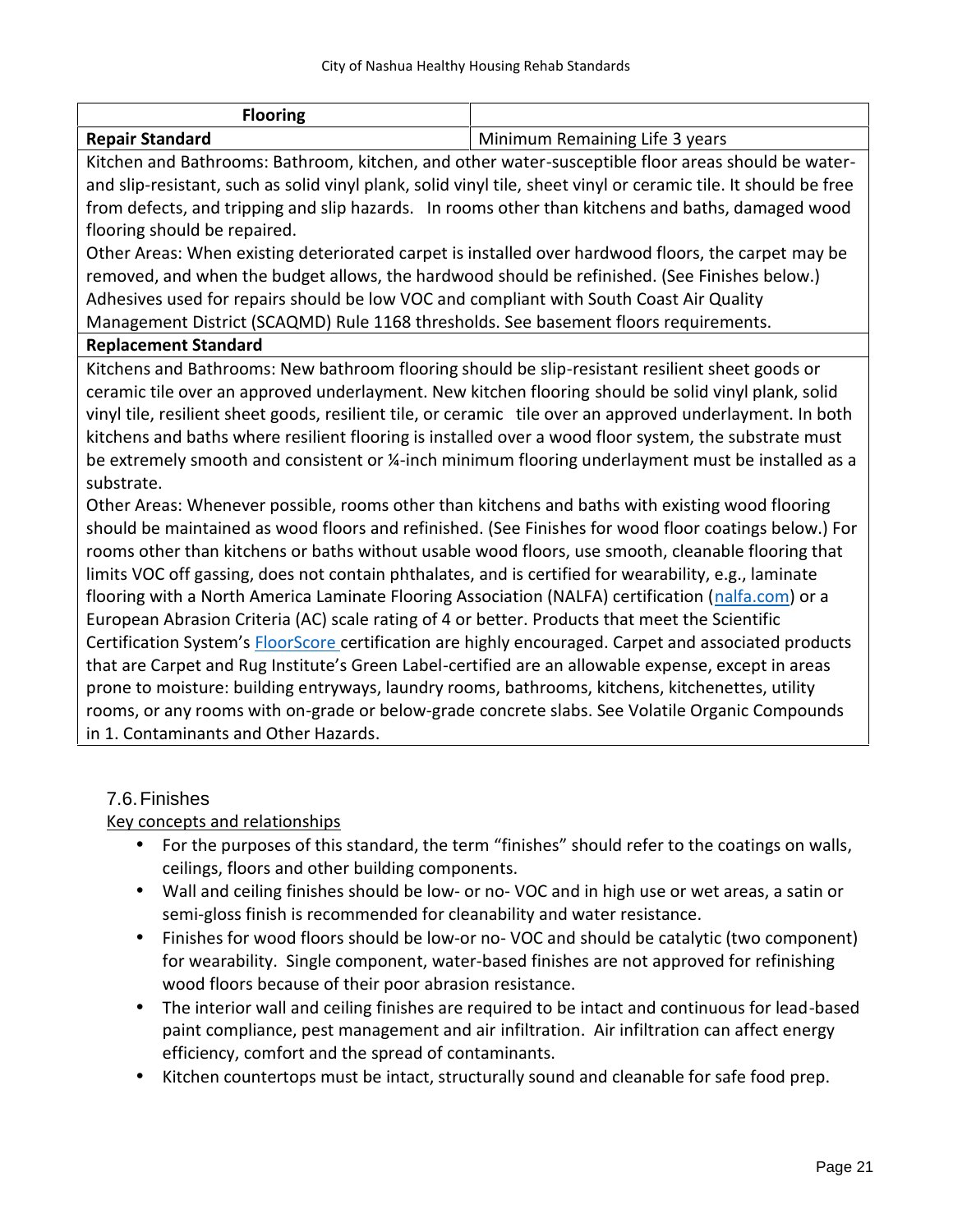| <b>Interior Walls and Ceilings</b>                                                                  |                                |
|-----------------------------------------------------------------------------------------------------|--------------------------------|
| <b>Repair Standard</b>                                                                              | Minimum Remaining Life 3 years |
| Wall and ceiling surfaces should be sound (secure), continuous and free from cracks and holes that  |                                |
| would allow the movement of pests or air infiltration. Cracks and holes should be patched with      |                                |
| materials that match the surrounding surfaces and resist rodent intrusion. See Pests in 1.          |                                |
| Contaminants and Other Hazards. If wall finishes are removed in staircases or in bathrooms, install |                                |
| blocking to support grab bars and handrails wherever they might be required.                        |                                |
| <b>Replacement Standard</b>                                                                         |                                |
| When necessary, plaster should be replaced by 1/2-inch gypsum board. Fire-rated assemblies should   |                                |
| be specified on a project-by-project basis as required by local codes. When framing is exposed in   |                                |
| staircases and bathrooms, install blocking for grab bars that would align with ADA requirements for |                                |

grab bar and handrail installations.

| <b>Finishes</b>                                                                                |                                                                                                                                                                                      |  |
|------------------------------------------------------------------------------------------------|--------------------------------------------------------------------------------------------------------------------------------------------------------------------------------------|--|
| <b>Repair Standard</b>                                                                         | Minimum Remaining Life 5 yrs.                                                                                                                                                        |  |
| All interior coating finishes should be intact, cleanable and free from hazards. See LBP in 1. |                                                                                                                                                                                      |  |
| Contaminants and Other Hazards.                                                                |                                                                                                                                                                                      |  |
| <b>Replacement Standard</b>                                                                    |                                                                                                                                                                                      |  |
| cleanability.                                                                                  | New paint coatings should be low VOC. See VOC in 1. Contaminants and Other Hazards. New<br>coatings in high-wear and wet areas should be satin or semi-gloss for wear resistance and |  |

# 7.7.Closets

Key concepts and relationships

 Closets are necessary for the storage of clothes and other personal belongings; however, they should be kept neat and clean to avoid clutter and reduce the safety concerns of falling objects.

| <b>Closets</b>              |                                                                                                      |
|-----------------------------|------------------------------------------------------------------------------------------------------|
| <b>Repair Standard</b>      | Minimum Remaining Life 5 years                                                                       |
| and clothes rod.            | Existing closets with a minimum depth of 2 feet should be maintained in good repair and have a shelf |
| <b>Replacement Standard</b> |                                                                                                      |
|                             |                                                                                                      |

New closets may be created if there is a significant lack of storage space and the budget permits. New closets should have a depth of 2 feet and include a shelf and clothes rod. Wire shelving systems with a single shelf and clothes rod are an approved option.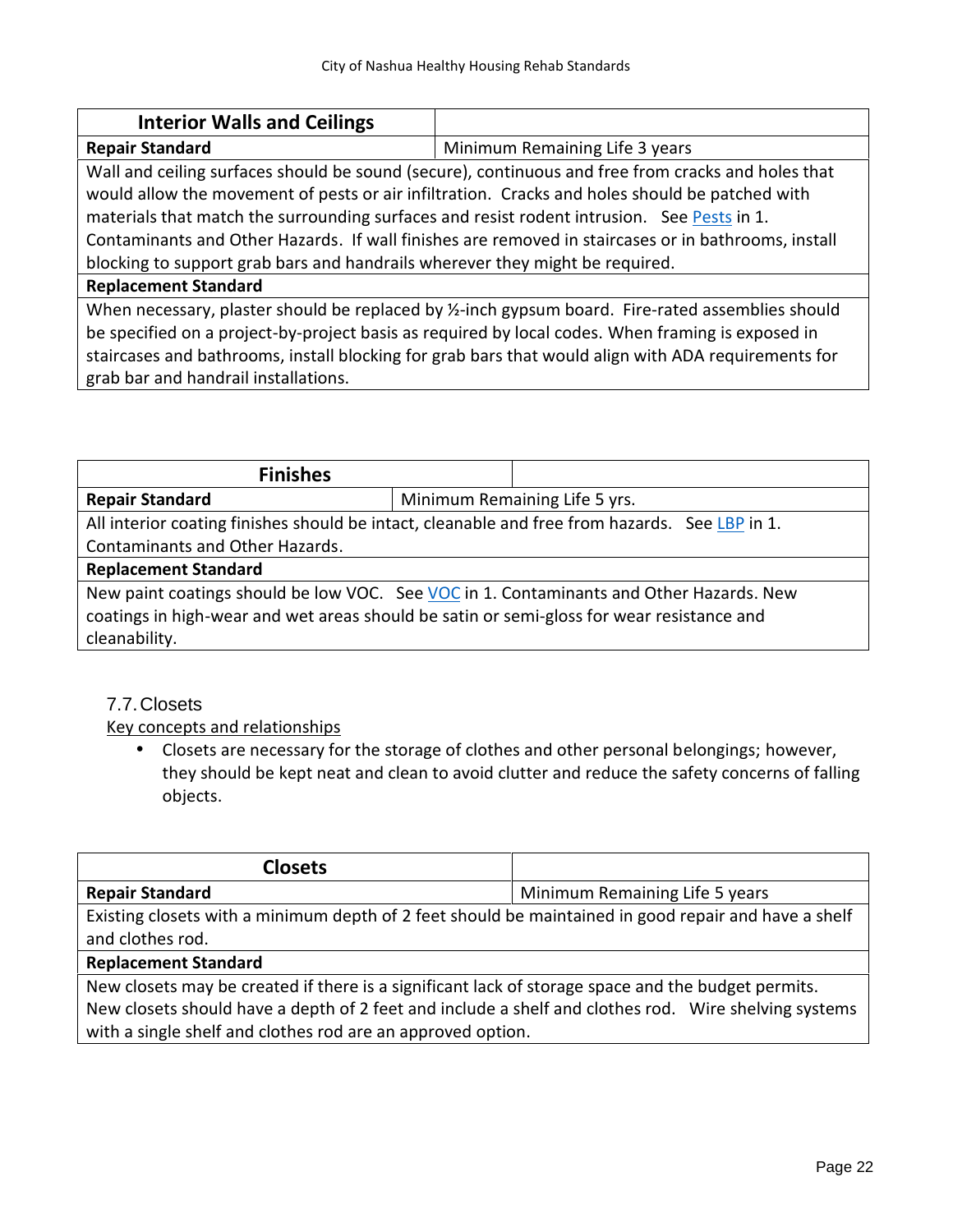# 7.8.Fire Safety Egress

| <b>Fire Safety - Egress</b>                                                                      |                           |
|--------------------------------------------------------------------------------------------------|---------------------------|
| <b>Repair Standard</b>                                                                           | Minimum Remaining Life NA |
| Multifamily structures must have 2 means of egress from each unit.                               |                           |
| <b>Replacement Standard</b>                                                                      |                           |
| Egress windows are required in all new sleeping and living areas unless other secondary means of |                           |
| escape requirements are met. The minimum dimensions for egress window clear openings are 20      |                           |
| inches wide by 24 inches tall, with a clear opening of 5.7 square feet. No bedrooms should be    |                           |
| created in attics or basements unless Life Safety Code egress requirements are met.              |                           |

# 7.9.Grab Bars

| <b>Grab Bars</b>                                                                                      |                                 |
|-------------------------------------------------------------------------------------------------------|---------------------------------|
| <b>Repair Standard</b>                                                                                | Minimum Remaining Life 10 years |
| Existing grab bars should be secured or reinstalled to ensure that they are capable of supporting the |                                 |
| occupants during use.                                                                                 |                                 |
| <b>Replacement Standard</b>                                                                           |                                 |
| The installation of grab bars is an eligible expense based on the needs of the occupancy or the needs |                                 |
| of those who regularly visit. New installations should conform to ADA guidelines and be capable of    |                                 |
| supporting the occupants. Attachment to framing or solid blocking is preferred. Hollow wall           |                                 |

fasteners are an approved alternative to fastening to solid wood, but they must be designed for grab bar installations and have the appropriate load ratings.

# **8. Electrical**

# 8.1.Electrical Service

- The ever-increasing number of electrical devices, and the negligible cost difference with electrical services with less capacity, supports the installation of 200 AMP services as a standard approach.
- Providing electrical panels with the capacity for expanding the number of circuits over time is prudent.
- Inadequate electrical services and distribution leads to the excessive and often inappropriate use of extension cords.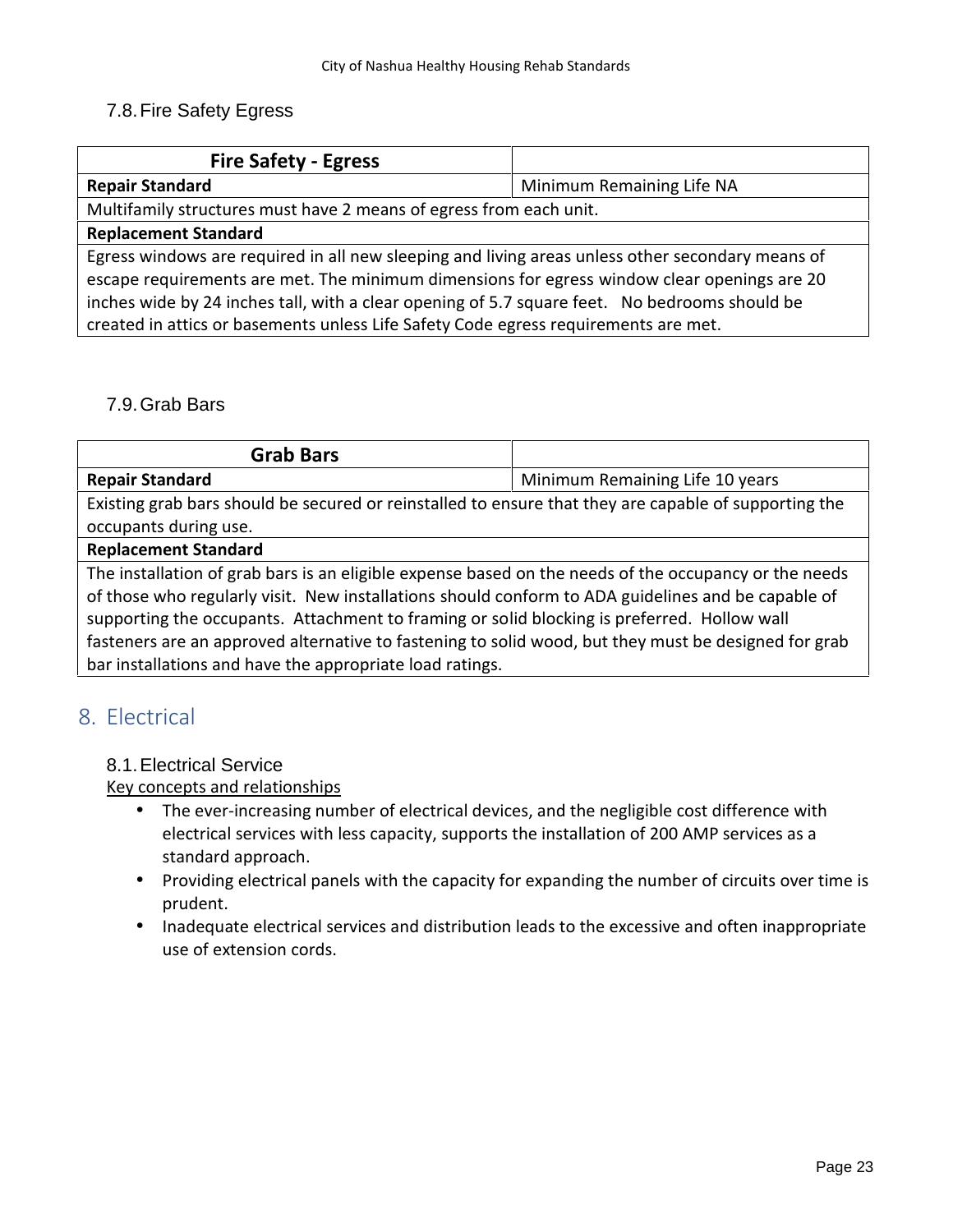| <b>Service and Panel</b>                                                                                                                                                                                                                                                                                    |                                 |
|-------------------------------------------------------------------------------------------------------------------------------------------------------------------------------------------------------------------------------------------------------------------------------------------------------------|---------------------------------|
| <b>Repair Standard</b>                                                                                                                                                                                                                                                                                      | Minimum Remaining Life 10 years |
| Distribution panels should have a main disconnect, a minimum of 10 circuit-breaker-protected<br>circuits, a 100-AMP minimum capacity, and be adequate to safely supply existing and proposed<br>devices. If a working central air conditioning system is present, the minimum service should be 150<br>AMP. |                                 |
| <b>Replacement Standard</b>                                                                                                                                                                                                                                                                                 |                                 |
| Inadequate panels should be replaced with a 200-AMP service with a main disconnect panel                                                                                                                                                                                                                    |                                 |
| containing a minimum of 30 circuit breaker positions.                                                                                                                                                                                                                                                       |                                 |

### 8.2.Electrical Distribution

Key concepts and relationships

- Electrical circuits in wet or damp areas must be Ground Fault Circuit Interrupter (GFC)I protected.
- Arc fault protection protects against fires created by faulty extension cords and poor connections between sockets and plugs.
- Adequate lighting can reduce injuries from tripping and falling. The ability to easily locate a light switch, controlling a functioning light fixture, while moving from one room to another can reduce the risks for injury.
- Special accommodations may be appropriate for occupants with reduced vision.

| <b>Interior Electric Distribution</b>                                                                       |                                |
|-------------------------------------------------------------------------------------------------------------|--------------------------------|
| <b>Repair Standard</b>                                                                                      | Minimum Remaining Life 7 years |
| Exposed knob and tube wiring should be replaced. Aluminum wiring should be carefully inspected,             |                                |
| and either damaged wiring should be replaced in its entirety, or Underwriters Laboratories (UL)-            |                                |
| approved connectors should be installed at each electrical device to eliminate aluminum wire-to-            |                                |
| device connections. Every room should have a minimum of two duplex receptacles, placed on                   |                                |
| separate walls, and one light fixture or receptacle switched at each room entrance. Where the source        |                                |
| wiring circuit is accessible (e.g., first floor above basements, in gutted rooms, etc.), receptacles should |                                |
| be grounded. All switch, receptacle, and junction boxes shall have appropriate cover plates. Wiring         |                                |
| should be free from hazards, and all circuits should be properly protected at the panel. Floor              |                                |
| receptacles should be removed, and a metal cover plate installed. Exposed, UL-approved electrical           |                                |
| raceway is allowed. Bedroom receptacles should be protected by an arc fault breaker. There must be          |                                |
| one electrical receptacle at the service panel. Basements should have a minimum of three keyless            |                                |
| bare bulb fixtures switched at the top of the stairs.                                                       |                                |
| <b>Replacement Standard</b>                                                                                 |                                |

# Whenever wall finishes are removed in a room, that room should be rewired to the latest version of the National Electric Code (NEC).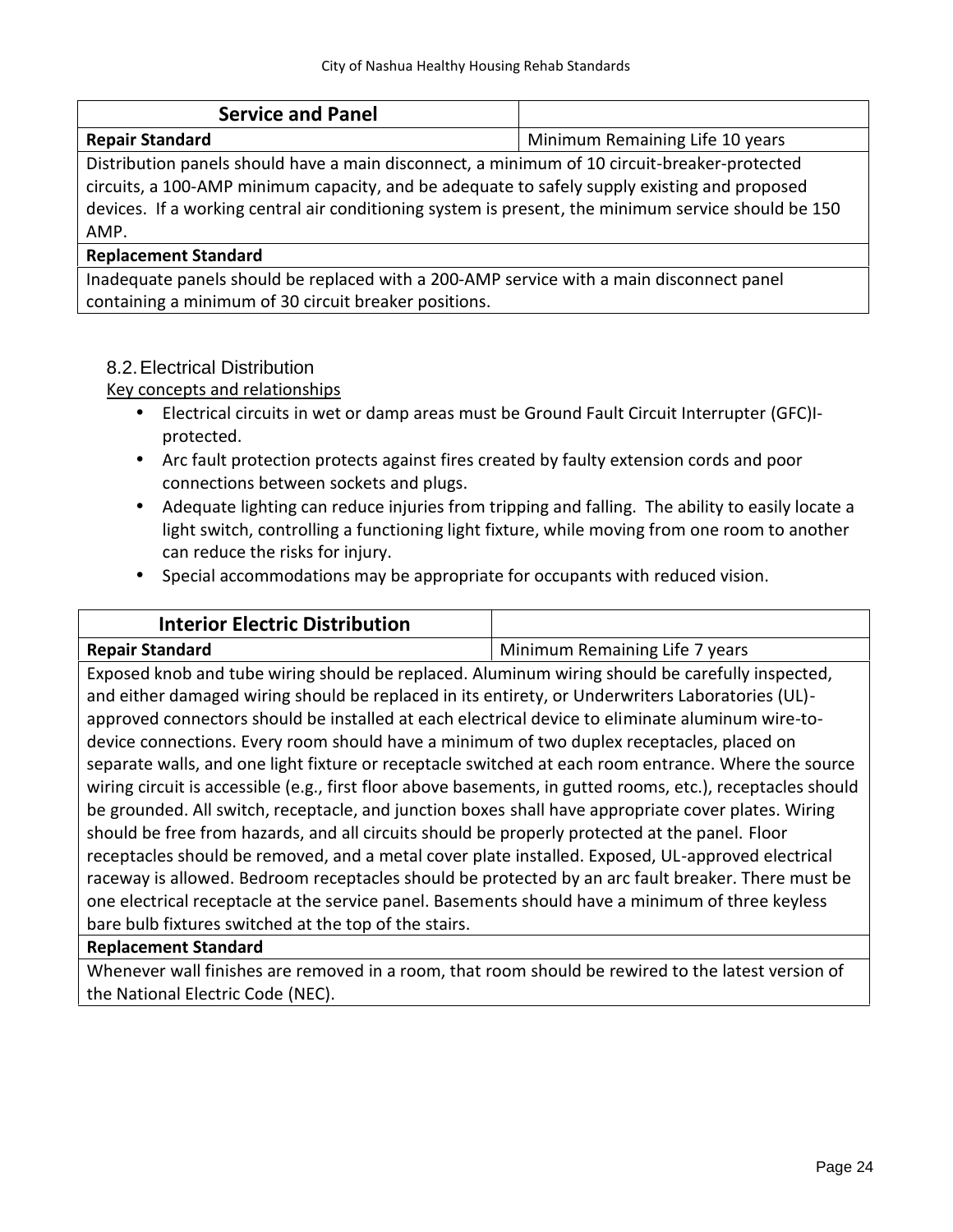| <b>Ground Fault Circuit Interrupters</b>                                                              |                                |
|-------------------------------------------------------------------------------------------------------|--------------------------------|
| <b>Repair Standard</b>                                                                                | Minimum Remaining Life 5 years |
| Non-functioning GFCIs, kitchen counter, bath and laundry receptacles within 6 feet of a sink shall be |                                |
| replaced with a GFCI-protected receptacle or protected by a GFCI device.                              |                                |
| <b>Replacement Standard</b>                                                                           |                                |
| Kitchen counter, bath, and laundry receptacles should be replaced with a GFCI-protected receptacle    |                                |
| or protected by a GFCI device.                                                                        |                                |

| <b>Kitchen Electric Receptacles</b>                                                                 |                                |
|-----------------------------------------------------------------------------------------------------|--------------------------------|
| <b>Repair Standard</b>                                                                              | Minimum Remaining Life 5 years |
| Existing receptacles, fixtures and switches should be safe and grounded.                            |                                |
| <b>Replacement Standard</b>                                                                         |                                |
| Permanently installed or proposed stoves, refrigerators, freezers, dishwashers, disposals, washers  |                                |
| and dryers must have separate circuits sized to NEC standards. Two separate 20-amp counter circuits |                                |
| are required in each kitchen area.                                                                  |                                |

| Lighting                                                                                              |                                |  |
|-------------------------------------------------------------------------------------------------------|--------------------------------|--|
| <b>Repair Standard</b>                                                                                | Minimum Remaining Life 7 years |  |
| All light fixtures and their controlling switches in rooms, hallways, stairs, and other passageways,  |                                |  |
| should be in working condition and provide adequate lighting for safe movement between living         |                                |  |
| spaces. In the common spaces of multifamily buildings, switches should be installed and available at  |                                |  |
| every entry to a space to control the lighting; or the lights must always be on. Switched receptacles |                                |  |
| are an approved option for bedrooms. Attics, basements, and crawl spaces must have switched utility   |                                |  |
| light fixtures providing adequate light to safely enter and exit those spaces.                        |                                |  |
| Fluorescent light ballasts must be labeled "No PCBs" or be labeled as electronic. For any ballasts    |                                |  |
| without such labeling, contact the manufacturer to determine whether the ballasts contain PCBs or     |                                |  |
| assume that they contain PCBs and replace them with new lighting fixtures. If the manufacturer is not |                                |  |
| sure whether the ballasts contain PCBs, assume that they do and replace with new lighting fixtures.   |                                |  |
| See EPA Guidance: EPA PCB-Containing Light Ballasts. Dispose of PCB-containing ballasts per EPA       |                                |  |
| regulations.                                                                                          |                                |  |
| <b>Replacement Standard</b>                                                                           |                                |  |

All requirements of the Repair Standard apply. Attics, basements and crawl spaces must have utility fixtures switched at each entry to those spaces. All new light fixtures in living space should be ENERGY STAR labeled. New switches should be lighted for easy identification in the dark.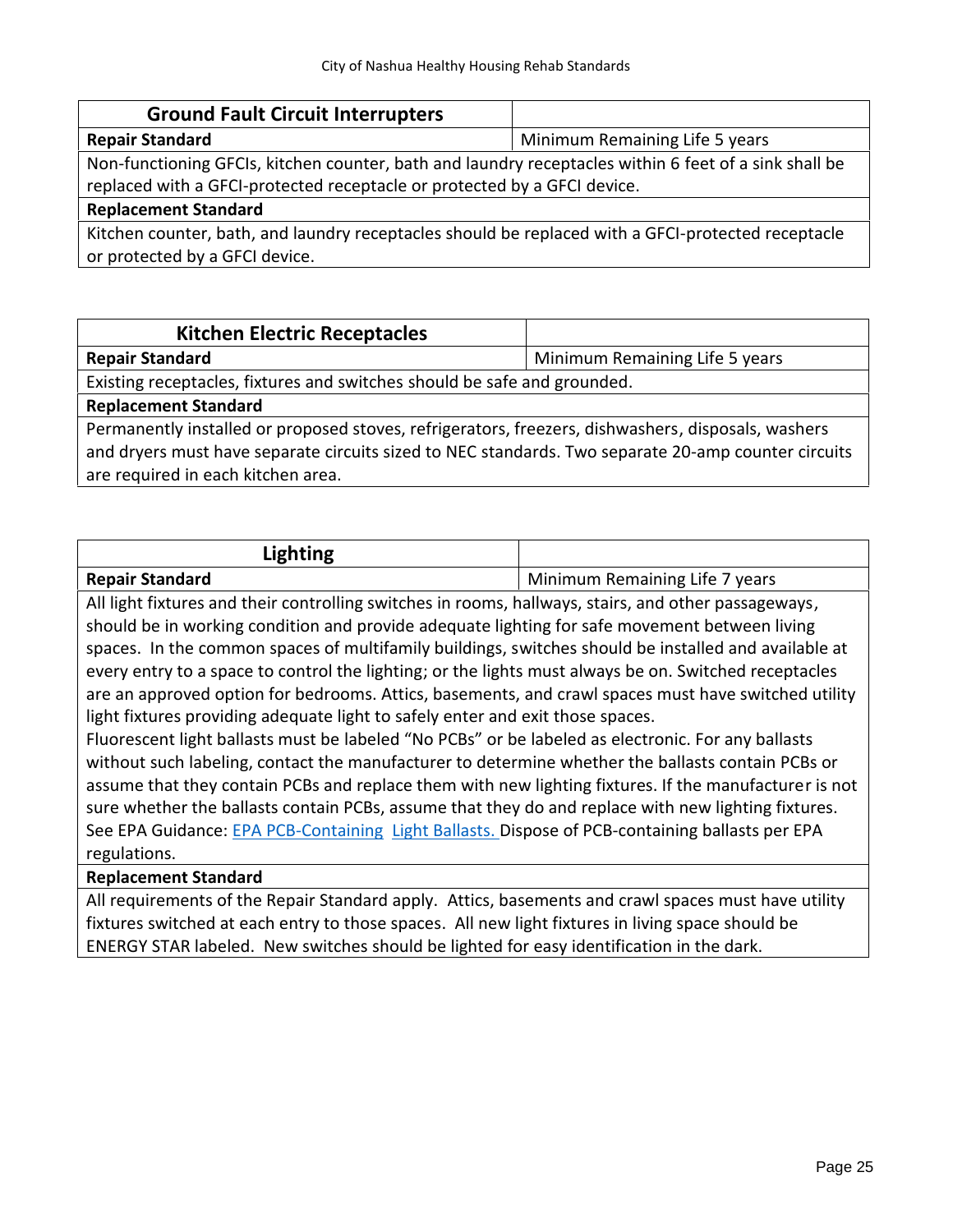# **9. Plumbing**

# 9.1.Drain/Waste/Vent System

### Key concepts and relationships

 Drain lines must be properly vented to operate correctly. The presence of plumbing vents should be confirmed during the property inspection, along with physical testing of plumbing fixtures to confirm that they operate correctly.

 Undetected or ignored plumbing leaks create significant structural damage over time. Such leaks also encourage some types of pest infiltration and can contribute to mold growth. Inspections should include the interiors of cabinetry with plumbing and all plumbing in basements and crawl spaces.

| Drain, Waste, Vent Lines                                                                                                   |                                |
|----------------------------------------------------------------------------------------------------------------------------|--------------------------------|
| <b>Repair Standard</b>                                                                                                     | Minimum Remaining Life 5 years |
| Waste and vent lines must function without losing the trap seal.                                                           |                                |
| <b>Replacement Standard</b>                                                                                                |                                |
| When walls are removed exposing vent and waste lines, those lines should be reworked to meet the<br>current plumbing code. |                                |

# 9.2.Domestic Water Supply

- The purity of the domestic water supply is to a large degree reliant on the building's piping and fixtures.
- Testing of well water on a regular interval is highly recommended.
- Shutoff valves at the main supply and at each fixture are important when a serious leak occurs but also for regular maintenance.
- See info on Lead Service Lines (LSL).

| <b>Water Supply</b>                                                                                     |                                 |
|---------------------------------------------------------------------------------------------------------|---------------------------------|
| <b>Repair Standard</b>                                                                                  | Minimum Remaining Life 10 years |
| The main shut off valve must be operable and completely stop the flow of water to the house. All        |                                 |
| fixtures must be leak-free and deliver sufficient cold water and, where applicable, hot water. See      |                                 |
| Water Quality Testing in 1. Contaminants and Other Hazards.                                             |                                 |
| <b>Replacement Standard</b>                                                                             |                                 |
| The main shut off valve must be operable and completely stop the flow of water to the house, and        |                                 |
| should be replaced if it does not. Lead and galvanized pipe that is part of the water service or the    |                                 |
| distribution system should be replaced with copper. All fixtures and shutoff valves should be certified |                                 |
| "lead-free." One freeze-protected exterior hose bib is required. Copper or cross-linked polyethylene    |                                 |
| (PEX) water piping is approved for domestic water supply. Lead Service Lines (LSL) are approved for     |                                 |
| full replacement. See Water Quality Testing in 1. Contaminants and Other Hazards.                       |                                 |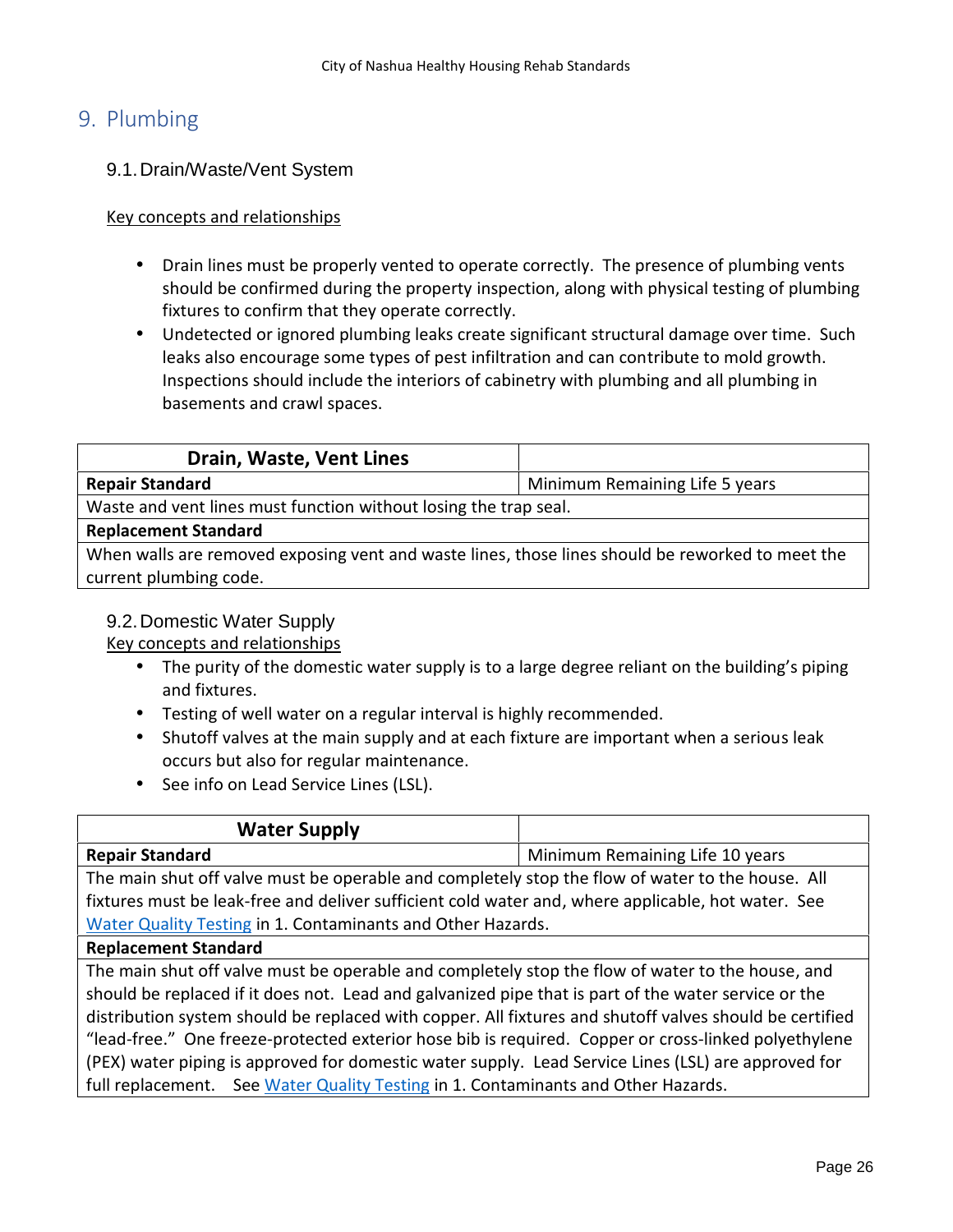# 9.3.Plumbing Fixtures

# Key concepts and relationships

- Adequate washing facilities are crucial to safe food prep, food clean-up and personal hygiene.
- Leaking plumbing fixtures create moisture problems and the potential for mold, building decay and pest infestation.
- When replacing plumbing fixtures for leaks or other functional problems, consider the benefits of low-flow plumbing fixtures.
- Toilets that do not perform well (inadequate flushing) create a health hazard. The MAP website provides a quantitative assessment of the functionality of toilets.

| <b>Plumbing Fixtures</b> |                                |
|--------------------------|--------------------------------|
| <b>Repair Standard</b>   | Minimum Remaining Life 3 years |

Every dwelling unit must have a minimum of one single bowl sink with hot and cold running water in the kitchen, appropriate for washing dishes, and at least one bathroom containing a bathroom sink, a shower and/or tub unit and a toilet. Both sink and tub/shower must have hot and cold running water. All fixtures and faucets must have working, drip-free components. Single lever handled faucets and comfort height commodes should be considered based upon occupancy.

#### **Replacement Standard**

Minimum requirements for new fixtures include: single-lever, metal faucets and shower diverters with 15-year, drip-free warranty and maximum 2.0 gallon-per-minute (GPM) flow; white ceramic lowflow toilets (1.28 GPF), freestanding sinks or sinks with vanities, and fiberglass tubs with shower surrounds. Walk-in showers are allowable depending on occupancy. Single-lever handled faucets and comfort height toilet should be considered based upon occupancy. Toilets with greater that a 1.6 GPF rating should be replaced with EPA Water Sense-certified toilet using a maximum 1.28 GPF model. When installing new tubs/showers use durable substrates under ceramic tile, or fiberglass tub/shower kits that are water-tight. Install water resistant drywall, or water impervious surfaces directly adjoining the tub/shower. New commodes must score a minimum of 1,000 on the MaP performance test. https://www.map-testing.com/

# 9.4.Domestic Water Heating

- Hot water is crucial to safe food prep, food clean-up, laundering clothes & bedding (dust mites), and personal hygiene.
- Water temperature should be tested to be under 125 degrees at the point of delivery to avoid scalding.
- Water heaters that leak, show signs of back-drafting combustion gases, or are clearly at the end of their useful life are potential health risks and should be considered for replacement if repairs should not successfully address the health risks.
- When replacing a water heater for reasons of health risks, consider that gas-fired water heaters cost less to operate compared to standard electric water heaters, with approximately \$250 to \$275 in savings per year.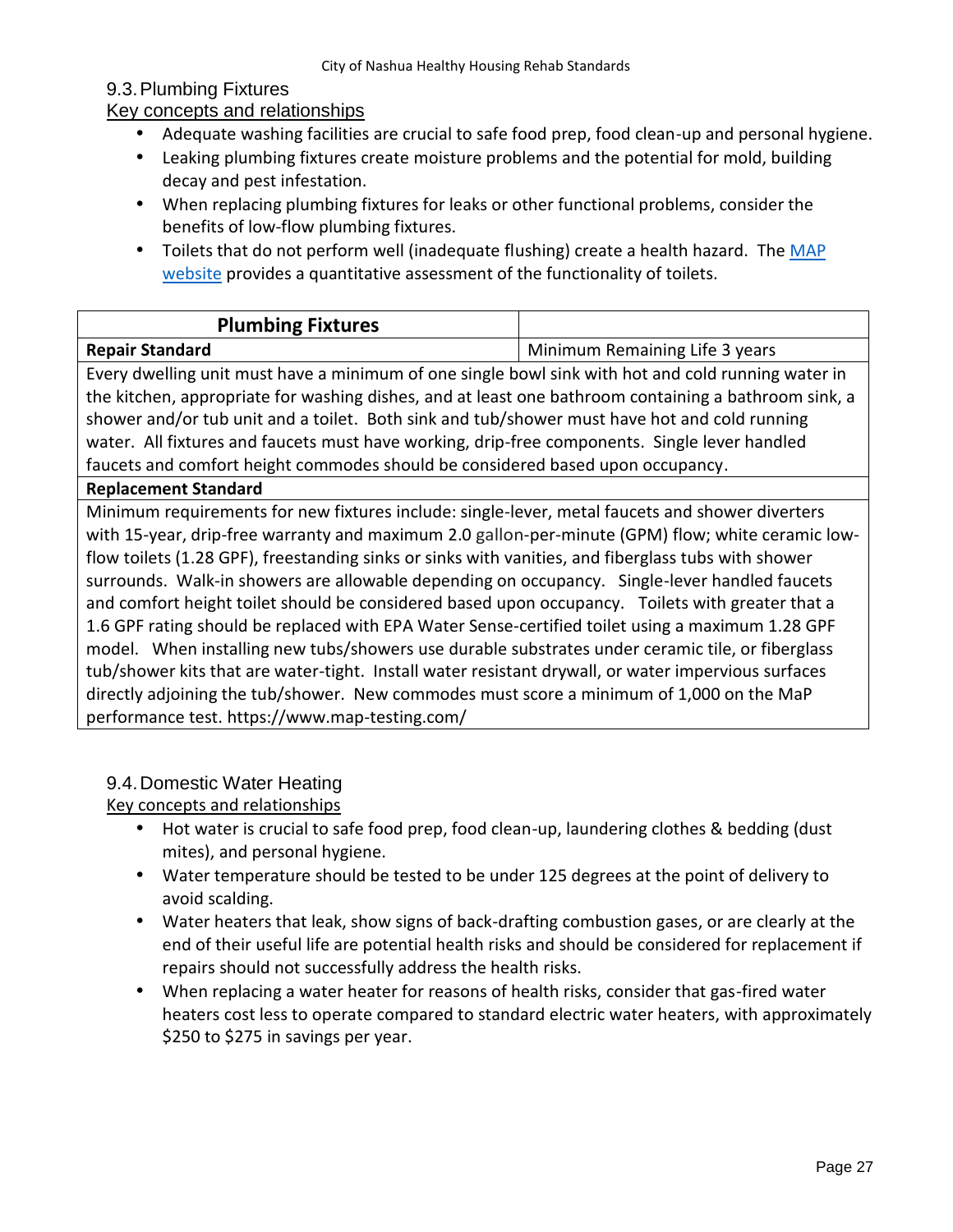| <b>Water Heaters</b> |                                |
|----------------------|--------------------------------|
| Ranair Standard      | Minimum Remaining Life 5 years |

**Repair Standard** Minimum Remaining Life 5 years Each housing unit must have a working water heater with a minimum expected remaining life of 5 years; if it is gas-fired it should have a minimum capacity of 40 gallons, if electric, 50 gallons. Gasfired water heaters must be free of evidence of back-drafting, such as corrosion or water stains at the top of the heater. If there is any suspicion of back-drafting, a BPI-approved Combustion Zone Test (CAZ Test) must be performed by a qualified professional such as a BPI-certified Building Analyst (BA), HEP Energy Auditor (EA), or Quality Control Inspector (QCI). See CO in 1. Contaminants and Other Hazards.

#### **Replacement Standard**

If a water heater warrants replacement, the new water heaters may be gas-fired, electric or an electric heat pump, whichever is determined as the most practical combination of being economical to operate while minimizing the risk of combustion gases back drafting. Minimum capacity should be 40-gallons, with a 6-year warranty. High-efficiency, power-vented or sealed combustion models are required if the flue is in poor condition or there is suspicion of previous back-drafting of the water heater that cannot be addressed with improved natural venting. See CO in 1. Contaminants and Other Hazards.

# **10. Space Conditioning – Heating and Cooling**

- Consistent and appropriate temperatures can help to reduce some chronic health risks.
- Climate is a key factor in defining standards for heating and cooling equipment, and this template should be adjusted to suit your climate.
- All-electric heat pumps may make sense in warmer climates.
- Gas-fired units may be more affordable to operate in colder climates where natural gas service is available.
- An energy audit by either a BPI- or RESNET-certified auditor, or a manual J calculation by the heating, ventilation, and air conditioning (HVAC) contractor, detailing the building's heating and cooling loads based on the building envelope and climate, with estimated utility costs comparing the fuel options, are the preferred methods for choosing the efficiency rating of mechanical equipment.
- Air conditioning may not be an appropriate requirement in colder climates, but necessary in others. Excessive heat can make some chronic health conditions worse and can result in heat-related illness or death. Running an air conditioning system can also help reduce high humidity levels.
- Distribution systems can significantly affect the effectiveness and efficiency of an HVAC system. Leaky ductwork, especial return ductwork, can introduce contaminants into the living space in addition to reducing efficiency and balanced delivery of conditioned air.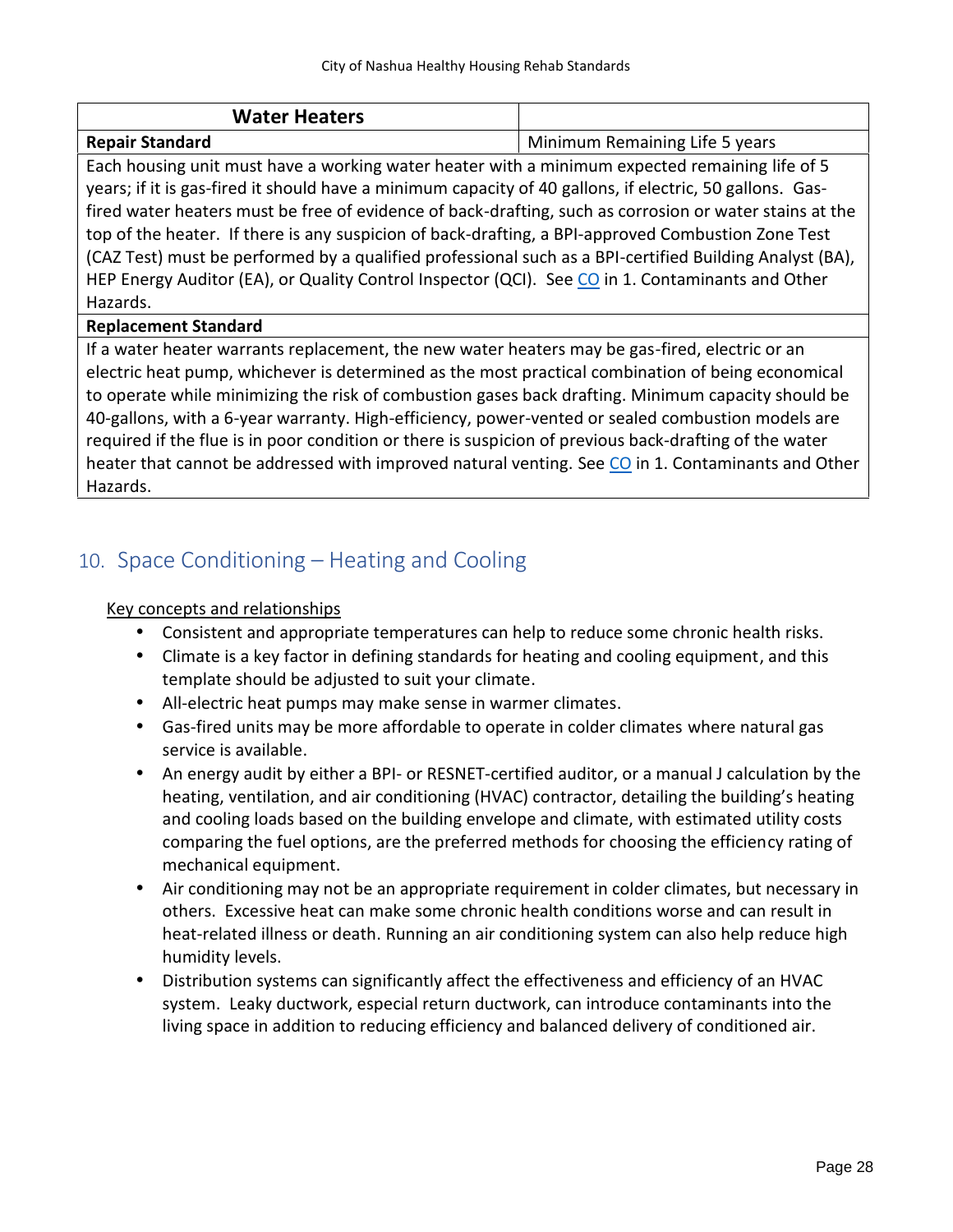# 10.1. Heating Equipment

| <b>Heating System</b>                                                                                                              |                                 |
|------------------------------------------------------------------------------------------------------------------------------------|---------------------------------|
| <b>Repair Standard</b>                                                                                                             | Minimum Remaining Life 10 years |
| Workable existing heating systems should be inspected and serviced to operate in a safe manner.                                    |                                 |
| Filters on forced air systems must have an airtight housing and a minimum of Minimum Efficiency                                    |                                 |
| Reporting Value (MERV) 8 filter, taking into account manufacturer's recommendations. Providing                                     |                                 |
| spare furnace filters is an allowable expense. See Asbestos in 1. Contaminants and Other Hazards.                                  |                                 |
| <b>Replacement Standard</b>                                                                                                        |                                 |
| If the heating system warrants replacement, new gas-fired heating systems should be rated at 92                                    |                                 |
| percent Annual Fuel Utilization Efficiency (AFUE) or better. New oil-fired furnaces should be rated at                             |                                 |
| 83 percent AFUE or better. New oil-fired boilers should be rated at 85 percent AFUE or better. New                                 |                                 |
| heat pumps should be rated at ≥16 Seasonal Energy Efficiency Ratio (SEER). New units should be sized                               |                                 |
| using the Air Conditioning Contractors of America (ACCA) Manual J load calculation and ACCA Manual                                 |                                 |
| S for equipment selection. If new ductwork is to be installed, ACCA Manual D should be used for                                    |                                 |
| ductwork design. Heat pumps are an approved option when both heating and air conditioning are                                      |                                 |
| required and if they are comparable or better than other alternatives in terms of cost to operate.                                 |                                 |
| Thermostats should be programmable and accompanied by appropriate resident education to ensure                                     |                                 |
| their proper use. When electric resistance heating systems are replaced, soffits for ductwork and/or                               |                                 |
| new distribution pipes for hot water heating systems should be provided. Up to 4 lineal feet of                                    |                                 |
| resistance electric heating strips per 1,000 square feet of floor area may be retained or installed in                             |                                 |
| areas that are not cost effective to heat via ductwork or hot water distribution systems. New                                      |                                 |
| furnaces should have a minimum MERV 8 filter and an airtight filter housing that allows easy access                                |                                 |
| and replacement of filters. Consider using thicker pleated filters to increase the interval between the<br>replacement of filters. |                                 |
|                                                                                                                                    |                                 |

# 10.2. Air Conditioning Equipment

| <b>Air Conditioning</b>                                                                                |                                    |
|--------------------------------------------------------------------------------------------------------|------------------------------------|
| <b>Repair Standard</b>                                                                                 | Minimum Remaining Life $-10$ years |
| Existing central air conditioning should be inspected, serviced and refurbished to operate safely. The |                                    |
| repair or replacement of window-mounted air conditioners in not an allowable expense.                  |                                    |
| <b>Replacement Standard</b>                                                                            |                                    |
| Non-functioning, non-repairable central air conditioners should be removed and drained of all CFCs. If |                                    |
| the air conditioning system warrants replacement, the new system should have an efficiency rating of   |                                    |
| at least 16 SEER. New units should be sized using the ACCA Manual J load calculation and ACCA          |                                    |
| Manual S for equipment selection. If new ductwork is to be installed, ACCA Manual D should be used     |                                    |
| for ductwork design. See the reference to heat pumps under Section 10.1.                               |                                    |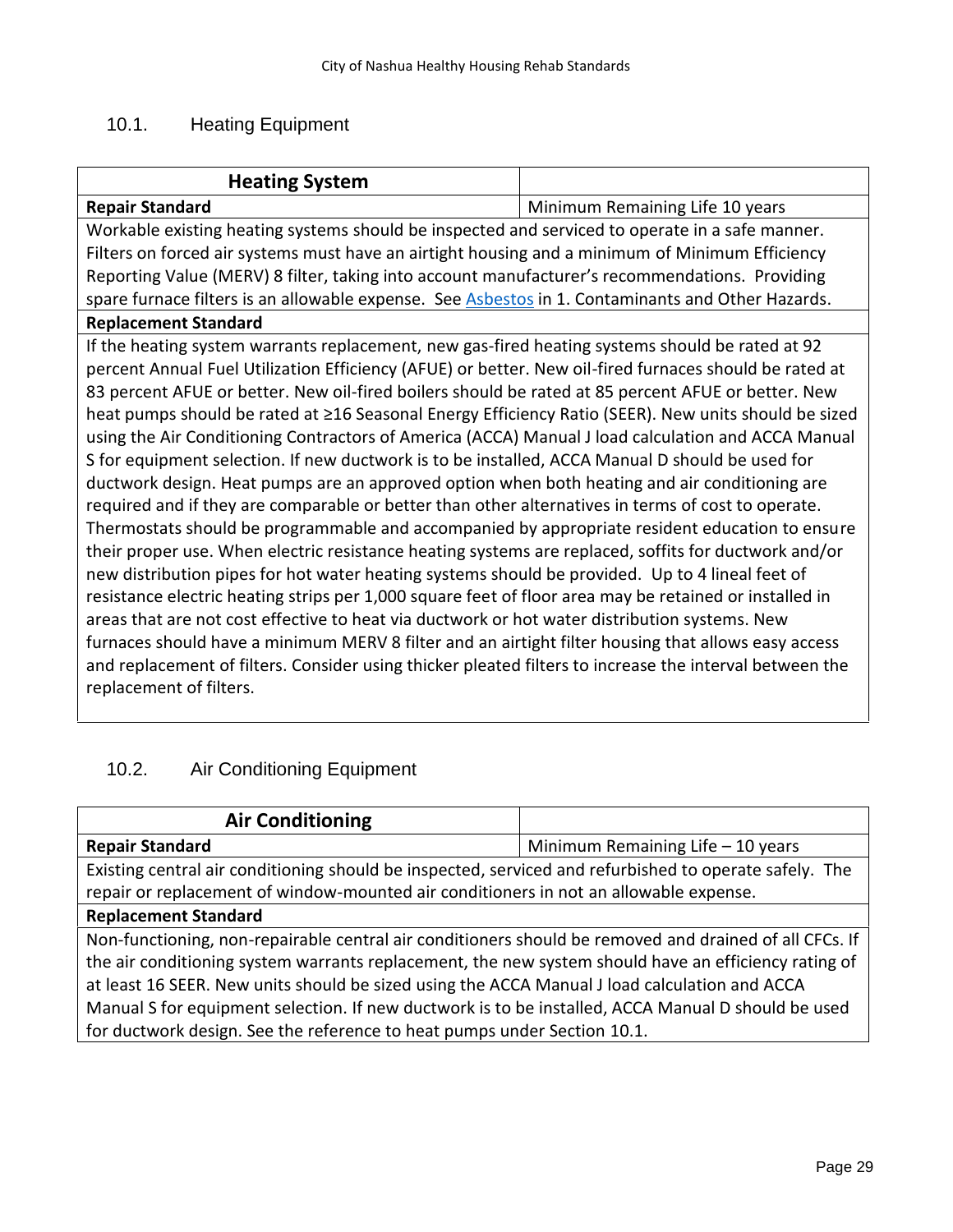# 10.3. Distribution System

| <b>Distribution System</b>                                                                           |                                                                                                          |
|------------------------------------------------------------------------------------------------------|----------------------------------------------------------------------------------------------------------|
| <b>Repair Standard</b>                                                                               | Minimum Remaining Life 5 years                                                                           |
| Duct work and radiator piping should be well-supported, insulated in unconditioned space and         |                                                                                                          |
| adequate to maintain 68 $F$ measured 36 inches off the floor when the outside temperature is the     |                                                                                                          |
| average yearly minimum, in all habitable and essential rooms. All duct work should be sealed at all  |                                                                                                          |
| seams with mastic (not tape) and pressure tested to eliminate leakage. Ductwork in unconditioned     |                                                                                                          |
| spaces should be insulated to R-8. For more detailed specifications, please refer to the Standard    |                                                                                                          |
| Work Specification for duct sealing: https://sws.nrel.gov/spec/316024                                |                                                                                                          |
| <b>Replacement Standard</b>                                                                          |                                                                                                          |
|                                                                                                      | All duct work should be insulated to R-8, sealed at all seams with mastic (not tape), pressure tested to |
| eliminate leakage, and run in concealed space. For more detailed specifications, please refer to the |                                                                                                          |

Standard Work Specification for duct sealing: https://sws.nrel.gov/spec/316024

# 10.4. Flues and Exhaust for Combustion Systems

| <b>Flues and Combustion Exhaust</b>                                                                  |                           |  |  |  |
|------------------------------------------------------------------------------------------------------|---------------------------|--|--|--|
| <b>Repair Standard</b>                                                                               | Minimum Remaining Life NA |  |  |  |
| Unused masonry chimneys should be either completely removed or removed to below the roofline         |                           |  |  |  |
| wherever roofing is replaced. Chimneys that are removed to below the roofline should be sealed with  |                           |  |  |  |
| a permanent cap that is air and pest proof. Holes in ceilings and walls resulting from chimneys that |                           |  |  |  |
| have been removed should be patched in kind. Unsound chimneys should be repaired or removed.         |                           |  |  |  |
| When unlined chimneys must be used for combustion exhaust, they should be lined. Unused metal        |                           |  |  |  |
| flues should be completely removed, and the resulting holes in ceiling and wall finishes should be   |                           |  |  |  |
| patched in kind. See CO in 1. Contaminants and Other Hazards.                                        |                           |  |  |  |
| <b>Replacement Standard</b>                                                                          |                           |  |  |  |
| The creation of new flues is not recommended in this program. The use of high-efficiency closed      |                           |  |  |  |
| combustion appliances is recommended to avoid the need for new flues. Replacement furnace flues,     |                           |  |  |  |
| when required, should be metal double- or triple-walled as recommended by the furnace                |                           |  |  |  |
| manufacturer. See CO in 1. Contaminants and Other Hazards.                                           |                           |  |  |  |

# **11.Ventilation**

- Mechanical ventilation for bathrooms reduces contaminants, moisture levels (high Relative Humidity – RH), and the potential for mold in almost every climate.
- Running the bathroom fan for an extended time after a shower has proven to significantly improve moisture levels. A 20-minute delay is recommended using an 80-cubic-foot-per-minute (CFM) fan.
- Good ductwork design is crucial for exhaust fan performance. Smooth metal ductwork is more than 10 times as effective at moving air compared to typically installed flexible ductwork of the same diameter.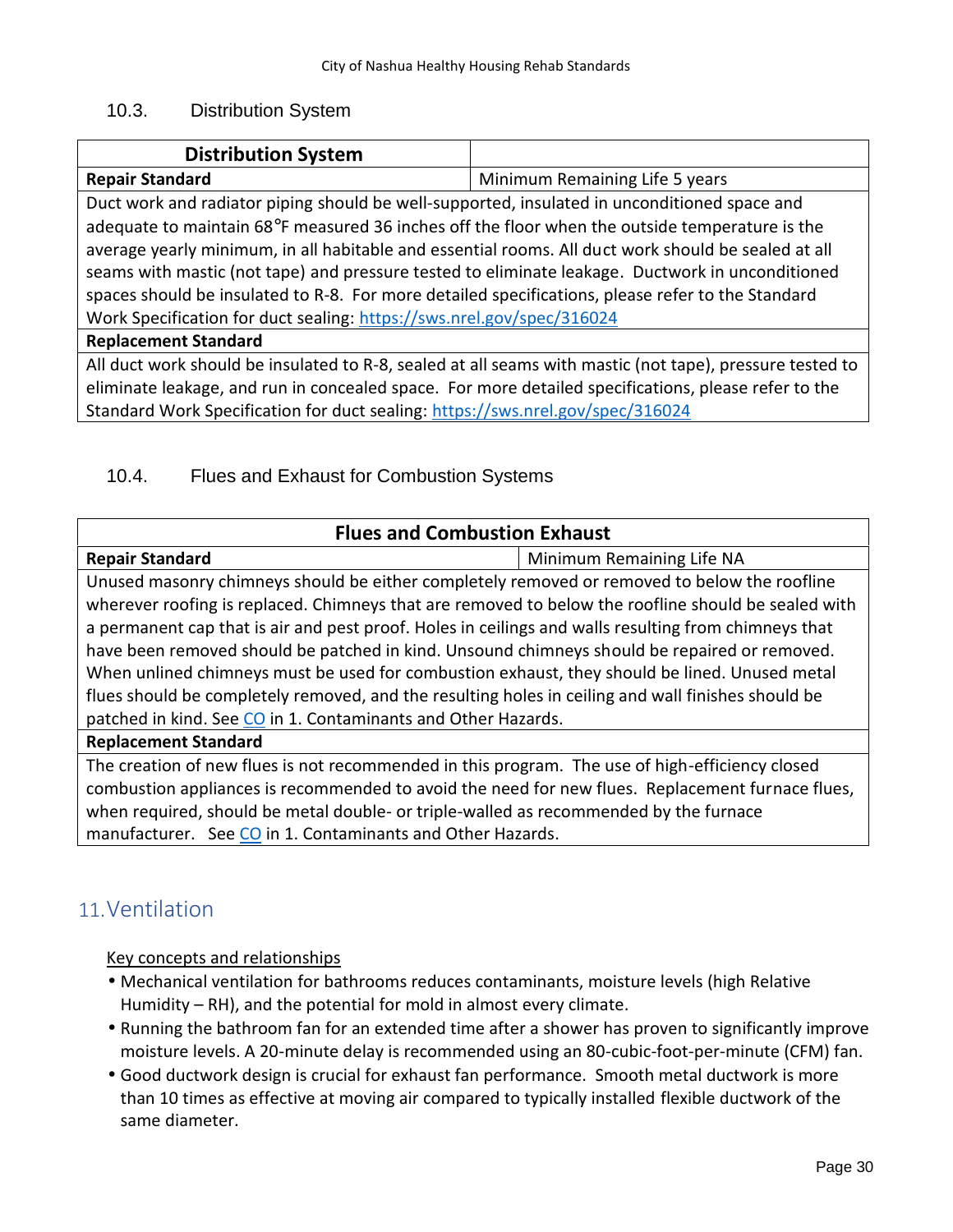- Mechanical kitchen ventilation, for both gas and electric stoves, significantly reduces moisture and harmful particulate levels produced from cooking.
- Outlets for exhaust fans must be pest-proof, using either screens, flappers, or a combination of both.

# 11.1. Bath Ventilation

|                                                                                                                                                                                                        | <b>Bath Ventilation</b>                                                                                 |                                                                    |
|--------------------------------------------------------------------------------------------------------------------------------------------------------------------------------------------------------|---------------------------------------------------------------------------------------------------------|--------------------------------------------------------------------|
|                                                                                                                                                                                                        | <b>Repair Standard</b>                                                                                  | Minimum Remaining Life 5 years                                     |
|                                                                                                                                                                                                        | Existing bathrooms should have an operable exhaust fan, with functioning ductwork exhausted to the      |                                                                    |
| exterior, (not the attic or crawl space) and rated at a minimum of 50 CFM airflow. A switching system                                                                                                  |                                                                                                         |                                                                    |
| that maximizes the potential for occupant use should be installed, such as having the fan switched                                                                                                     |                                                                                                         |                                                                    |
| with the lights on a time delay setting of 20 minutes, or switched by a humidistat. Optionally, a 20<br>CFM continuously running fan with functional ductwork to the exterior is acceptable. Replacing |                                                                                                         |                                                                    |
|                                                                                                                                                                                                        |                                                                                                         | flexible ductwork with smooth metal ducts is an allowable expense. |
|                                                                                                                                                                                                        | <b>Replacement Standard</b>                                                                             |                                                                    |
|                                                                                                                                                                                                        | The installation of an exhaust fan is recommended in full bathrooms. New fans must be ducted to the     |                                                                    |
|                                                                                                                                                                                                        | outside with insulated, smooth metal duct and must be rated at a minimum 80 CFM. Switching by           |                                                                    |
| one of the following methods is recommended: a switch at the entrance with an adjustable time-                                                                                                         |                                                                                                         |                                                                    |
| delay function that runs the fan for an additional period after the fan is switched off, either built into                                                                                             |                                                                                                         |                                                                    |
|                                                                                                                                                                                                        | the switch or built into the fan; or a motion detector with an adjustable time-delay function that runs |                                                                    |
|                                                                                                                                                                                                        | the fan for an additional period after the motion detector ceases to sense motion; or by a humidistat.  |                                                                    |
|                                                                                                                                                                                                        | Half bathrooms should be mechanically vented to the exterior with a minimum 50 CEM fan (time            |                                                                    |

Half bathrooms should be mechanically vented to the exterior with a minimum 50 CFM fan (time delay not required). Insulated ductwork (to at least R8) is required for all exhaust fans whose ducting runs through unconditioned space. Outlets for exhaust ductwork should prevent pest entry and back drafting of outside air. See Pests in 1. Contaminants and Other Hazards. See Whole House Ventilation in 11.4.

# 11.2. Kitchen Ventilation

| <b>Kitchen Ventilation</b>                                                                                 |                                |  |
|------------------------------------------------------------------------------------------------------------|--------------------------------|--|
| <b>Repair Standard</b>                                                                                     | Minimum Remaining Life 5 years |  |
| Existing mechanical ventilation systems are eligible for repairs.                                          |                                |  |
| <b>Replacement Standard</b>                                                                                |                                |  |
| Kitchens should have mechanical ventilation in the form of a kitchen range hood sized for the cooktop      |                                |  |
| of the cooking appliance. Installation of kitchen ventilation is an allowable expense, should operate at   |                                |  |
| a maximum loudness of 3 sones, and produce a minimum of 100 CFM after accounting for ducting               |                                |  |
| losses. All ductwork should be heavy-gauge galvanized metal and be air tight with mastic-sealed            |                                |  |
| seams (no duct tape). It is preferred that mechanical ventilation exit at side walls and not at the soffit |                                |  |
| to minimize the potential for ice damming. Outlets for exhaust ductwork should prevent pest entry          |                                |  |
| and back drafting of outside air. See Pests in 1. Contaminants and Other Hazards.                          |                                |  |